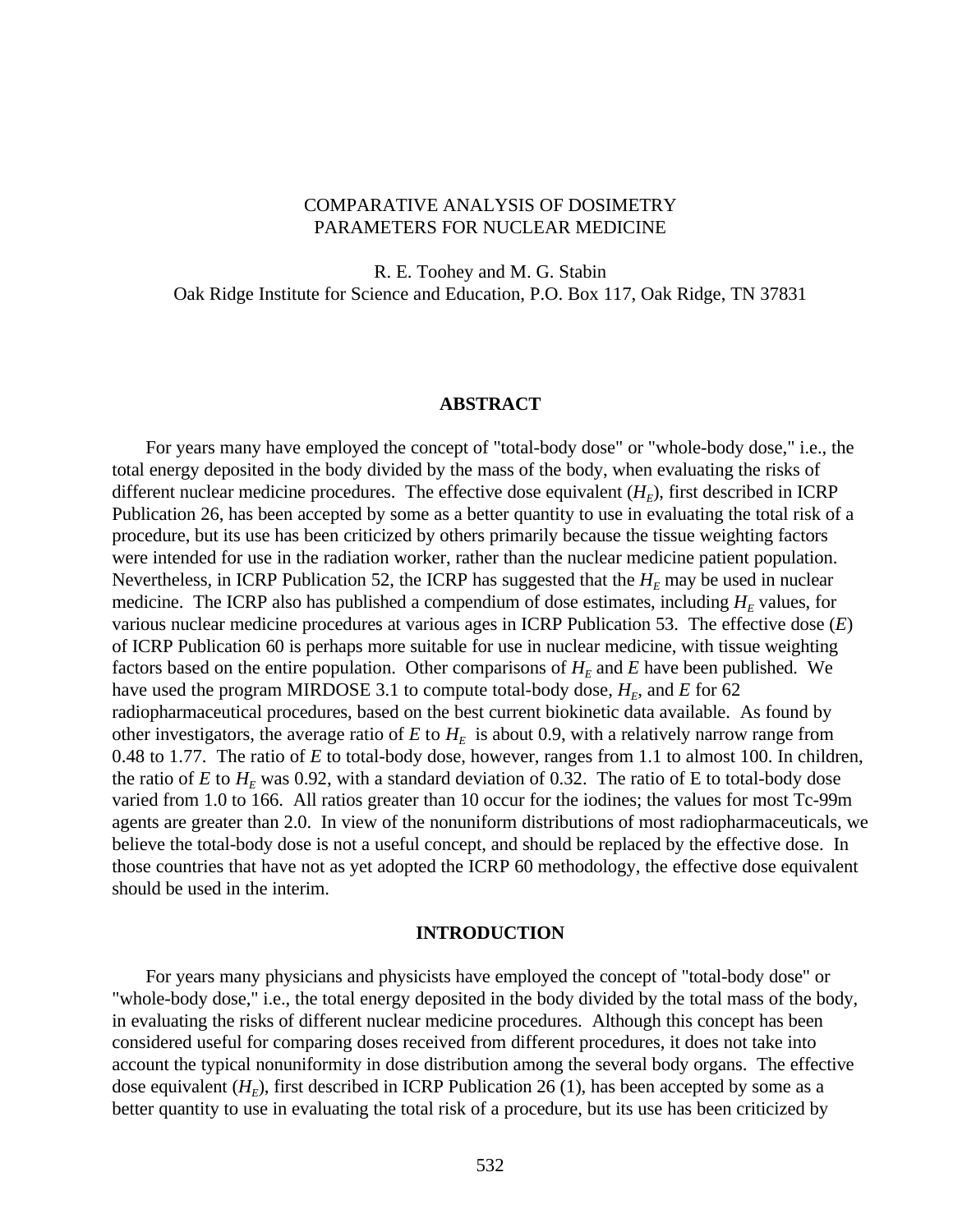others primarily because the tissue weighting factors were intended for use with the population of radiation workers, rather than of nuclear medicine patients (2). Nevertheless, the ICRP has suggested in Publication 52 (3) that the  $H_E$  may be used in nuclear medicine, and provided in Publication 53 (4) a compendium of dose estimates, including  $H<sub>E</sub>$  values, for various nuclear medicine procedures undergone at various ages. The effective dose (*E*) of ICRP Publication 60 (5) is perhaps more suitable for use in nuclear medicine, with tissue weighting factors based on the entire population.

Comparisons of  $H<sub>E</sub>$  and *E* for adults have previously been published (6). The pediatric phantom series of Cristy and Eckerman (7) and the adult female phantom, published in conjunction with the pregnant woman phantom series (8), permits extension of this previous study to other populations. In this work, we will compare total-body dose to both  $H<sub>E</sub>$  and  $E$  for adults (men and women) and children of various ages, using available biokinetic models for a large number of radiopharmaceutical procedures.

#### **METHODS**

We have used the program MIRDOSE 3.1 (9) to compute total-body dose,  $H_E$  and  $E$  for 62 radiopharmaceutical procedures, involving 19 different radionuclides, based on the best current biokinetic data available. The MIRDOSE software permits the use of organ residence times (10) with phantoms representing the adult male, adult female, and children of various ages, from newborn through 15-year-old. The biokinetic models have been taken from a number of different sources. Many are described in a recent compendium of internal dose estimates for radiopharmaceuticals (11), however, many others are based on internal data at the Radiation Internal Dose Information Center (RIDIC) in Oak Ridge. A full description of the assumptions in these models is outside of the scope of this article. None of the biokinetic models are specific to a particular gender or age group, as no such data, in complete form, are currently available. The best biokinetic model for an agent was used to obtain residence times that were applied to all of the phantoms. After calculation of the total-body dose,  $H_E$  and  $E$ , ratios of these quantities were also calculated.

#### **RESULTS**

The computed values of total-body dose,  $H<sub>E</sub>$  and  $E$  are listed in Table 1, for both the adult female and adult male phantoms. Ratios of total-body dose to  $H<sub>E</sub>$  and  $E$  are shown in Table 2. Total-body dose,  $H<sub>E</sub>$  and *E* and ratios of these quantities for children are listed in Table 3. In addition, a comparison of many of the values of  $H<sub>E</sub>$  calculated by MIRDOSE were compared to the same values reported in ICRP 53, for the different pediatric age groups and the adult male; this comparison is summarized in Table 4.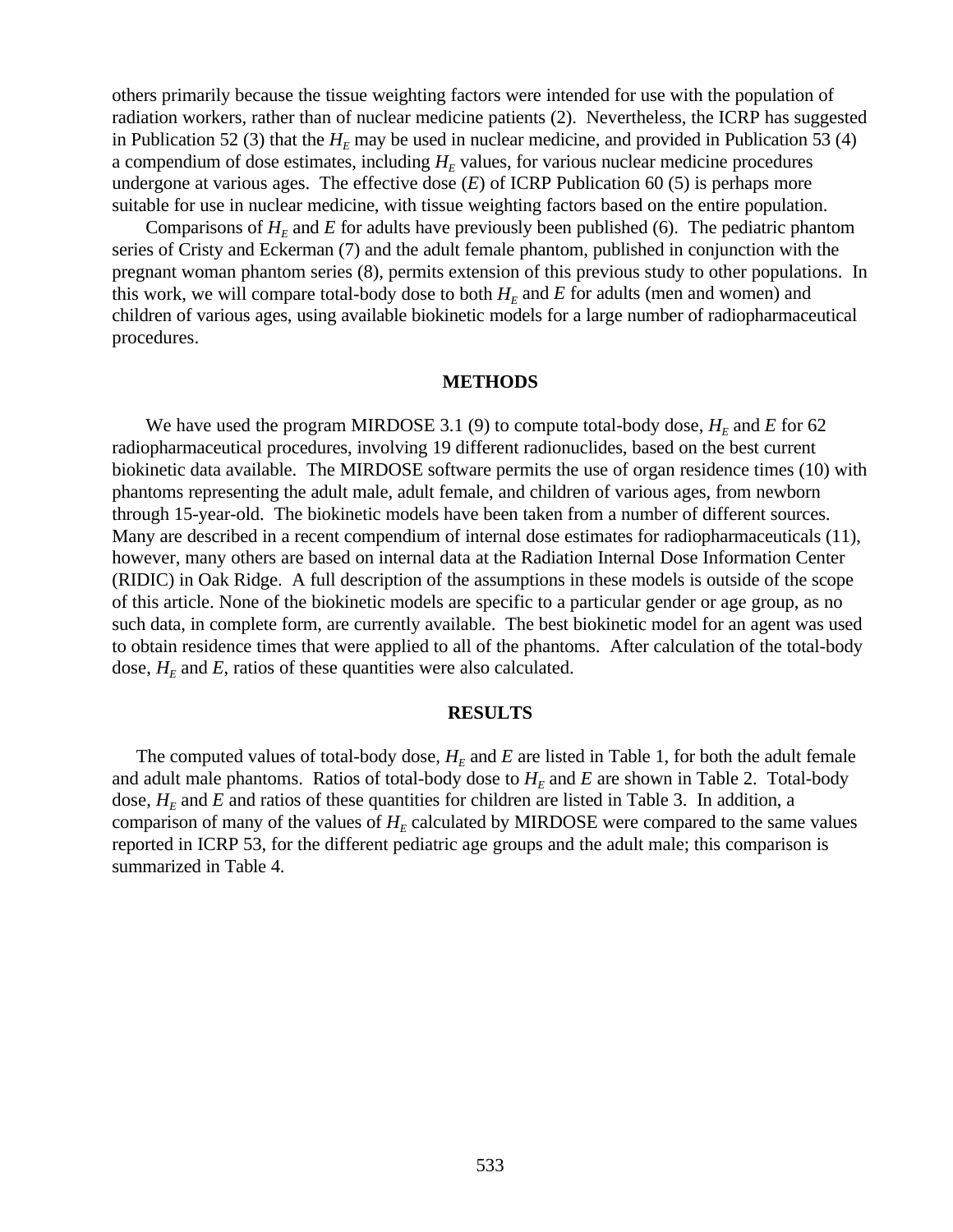Abbreviations used in Tables 1-3:

| Alb Mcrsph - albumin microspheres                  | MAA - macroaggregated albumin            |
|----------------------------------------------------|------------------------------------------|
| Bladder Inf - infusion into urinary bladder        | MAG3 - mercaptoacetylglycylglycylglycine |
| Brthld - breathhold                                | MDP - methylene diphosphonate            |
| Dis - Diseased subjects                            | mIBG - metaiodobenzylguanidine           |
| DISIDA - disofenin (iminodiacetic acid derivative) | MIBI - methoxyisobutyl isonitrile        |
| DMSA - dimercaptosuccinic acid                     | Na2PO4 - sodium phosphate                |
| DTPA - diethylentriaminpentaacetic acid            | NaF - sodium fluoride                    |
| ECD - ethylene cystate dimer                       | NaI - sodium iodide                      |
| FDG - fluorodeoxyglucose                           | NH <sub>3</sub> - ammonia                |
| Flsh - flushing dose administered                  | Nor - normal subjects                    |
| HDP - hydroxymethylene diphosphonate               | Nrml - Normal subjects                   |
| Heat - heat treated                                | PA - percutaneous anemia subjects        |
| HEDP - hydroxyethylidene diphosphonate             | PYP - pyrophosphate                      |
| HMPAO - hexamethylpropyleneamineoxine              | RBC - red blood cells                    |
| HSA - human serum albumin                          | Rebreath - rebreathing                   |
| Hippuran - iodohippurate sodium                    | Rt Hrt - right heart study               |
| <i>i.v.</i> - intravenous                          | Slfr Cld - sulfur colloid                |
| IMP - iodoamphetamine                              | WBC- white blood cells                   |

|                                                                                                                                                                                                                                                                                                                                                                 |                                                                                                                                                                                                                                                  | <b>FEMALES</b>                                                                                                                                                                                                                                           |                                                                                                                                                                                                                                                      |                                                                                                                                                                                                                                                    |                                                                                                                                                                                                                                                          |                                                                                                                                                                                                                                                      |
|-----------------------------------------------------------------------------------------------------------------------------------------------------------------------------------------------------------------------------------------------------------------------------------------------------------------------------------------------------------------|--------------------------------------------------------------------------------------------------------------------------------------------------------------------------------------------------------------------------------------------------|----------------------------------------------------------------------------------------------------------------------------------------------------------------------------------------------------------------------------------------------------------|------------------------------------------------------------------------------------------------------------------------------------------------------------------------------------------------------------------------------------------------------|----------------------------------------------------------------------------------------------------------------------------------------------------------------------------------------------------------------------------------------------------|----------------------------------------------------------------------------------------------------------------------------------------------------------------------------------------------------------------------------------------------------------|------------------------------------------------------------------------------------------------------------------------------------------------------------------------------------------------------------------------------------------------------|
|                                                                                                                                                                                                                                                                                                                                                                 |                                                                                                                                                                                                                                                  |                                                                                                                                                                                                                                                          |                                                                                                                                                                                                                                                      | <b>MALES</b>                                                                                                                                                                                                                                       |                                                                                                                                                                                                                                                          |                                                                                                                                                                                                                                                      |
| Pharmaceutical                                                                                                                                                                                                                                                                                                                                                  | Total-Body                                                                                                                                                                                                                                       | $H_{E}$                                                                                                                                                                                                                                                  | E                                                                                                                                                                                                                                                    | Total-Body                                                                                                                                                                                                                                         | $H_E$                                                                                                                                                                                                                                                    | E                                                                                                                                                                                                                                                    |
| Au-198 colloid<br>C-11 Tryptophane<br>C-11 Iomazenil<br>Co-57 B-12, Nor/flsh<br>Co-57 B-12, PA/flsh<br>Co-58 B-12, Nor/flsh<br>Co-58 B-12, PA/flsh<br>Co-60 B-12, Nor/flsh<br>Co-60 B-12, PA/flsh<br>$F-18$ FDG<br>F-18 NaF<br>Ga-67 Citrate<br>Hg-197 Chlormerodrin<br>I-123 Hippuran<br>$I-123$ IMP<br>$I-123$ mIBG<br>I-123 NaI<br>I-125 HSA<br>$I-125$ mIBG | 4.58E-01<br>3.60E-04<br>2.79E-03<br>$1.91E + 00$<br>2.68E-01<br>$3.66E + 00$<br>6.08E-01<br>$5.61E + 01$<br>$7.49E + 00$<br>1.51E-02<br>1.10E-02<br>8.23E-02<br>3.84E-02<br>3.52E-03<br>1.43E-02<br>1.14E-02<br>9.72E-03<br>2.61E-01<br>2.93E-02 | $1.72E + 00$<br>5.92E-04<br>1.54E-02<br>$3.73E + 00$<br>6.18E-01<br>$7.08E + 00$<br>$1.61E + 00$<br>$1.08E + 02$<br>$1.48E + 01$<br>3.81E-02<br>3.56E-02<br>1.23E-01<br>2.05E-01<br>3.39E-02<br>2.44E-02<br>2.56E-02<br>1.47E-01<br>3.89E-01<br>6.71E-02 | $1.16E + 00$<br>5.03E-04<br>1.39E-02<br>$2.90E + 00$<br>5.99E-01<br>5.45E+00<br>$1.59E + 00$<br>$8.01E + 01$<br>$1.24E + 01$<br>3.10E-02<br>3.10E-02<br>1.20E-01<br>1.13E-01<br>2.90E-02<br>2.34E-02<br>2.21E-02<br>2.43E-01<br>2.91E-01<br>4.86E-02 | 3.59E-01<br>2.87E-03<br>2.20E-03<br>$1.53E + 00$<br>2.15E-01<br>$2.96E + 00$<br>4.93E-01<br>$4.56E + 01$<br>$6.08E + 00$<br>1.20E-02<br>8.75E-03<br>$6.62E-02$<br>3.00E-02<br>2.70E-03<br>1.15E-02<br>9.12E-03<br>8.03E-03<br>2.07E-01<br>2.28E-02 | $1.38E + 00$<br>5.16E-03<br>1.19E-02<br>$2.94E + 00$<br>5.00E-01<br>$5.70E + 00$<br>$1.30E + 00$<br>$8.67E + 01$<br>$1.19E + 01$<br>2.98E-02<br>2.70E-02<br>1.03E-01<br>1.81E-01<br>2.38E-02<br>1.91E-02<br>1.93E-02<br>1.20E-01<br>3.07E-01<br>5.08E-02 | 9.14E-01<br>4.32E-03<br>1.06E-02<br>$2.25E + 00$<br>4.90E-01<br>$4.35E + 00$<br>$1.30E + 00$<br>$6.39E + 01$<br>$1.00E + 01$<br>2.41E-02<br>2.31E-02<br>1.00E-01<br>9.66E-02<br>2.01E-02<br>1.82E-02<br>1.66E-02<br>2.00E-01<br>2.29E-01<br>3.63E-02 |
| I-125 NaI<br>I-131 Hippuran                                                                                                                                                                                                                                                                                                                                     | 1.61E-01<br>9.71E-03                                                                                                                                                                                                                             | $7.62E + 00$<br>1.35E-01                                                                                                                                                                                                                                 | $1.35E + 01$<br>1.17E-01                                                                                                                                                                                                                             | 1.32E-01<br>7.27E-03                                                                                                                                                                                                                               | $6.37E + 00$<br>1.00E-01                                                                                                                                                                                                                                 | $1.13E + 01$<br>8.58E-02                                                                                                                                                                                                                             |

Table 1 Computed Values of Total-body Dose,  $H_E$  and  $E$  for Adult Females and Males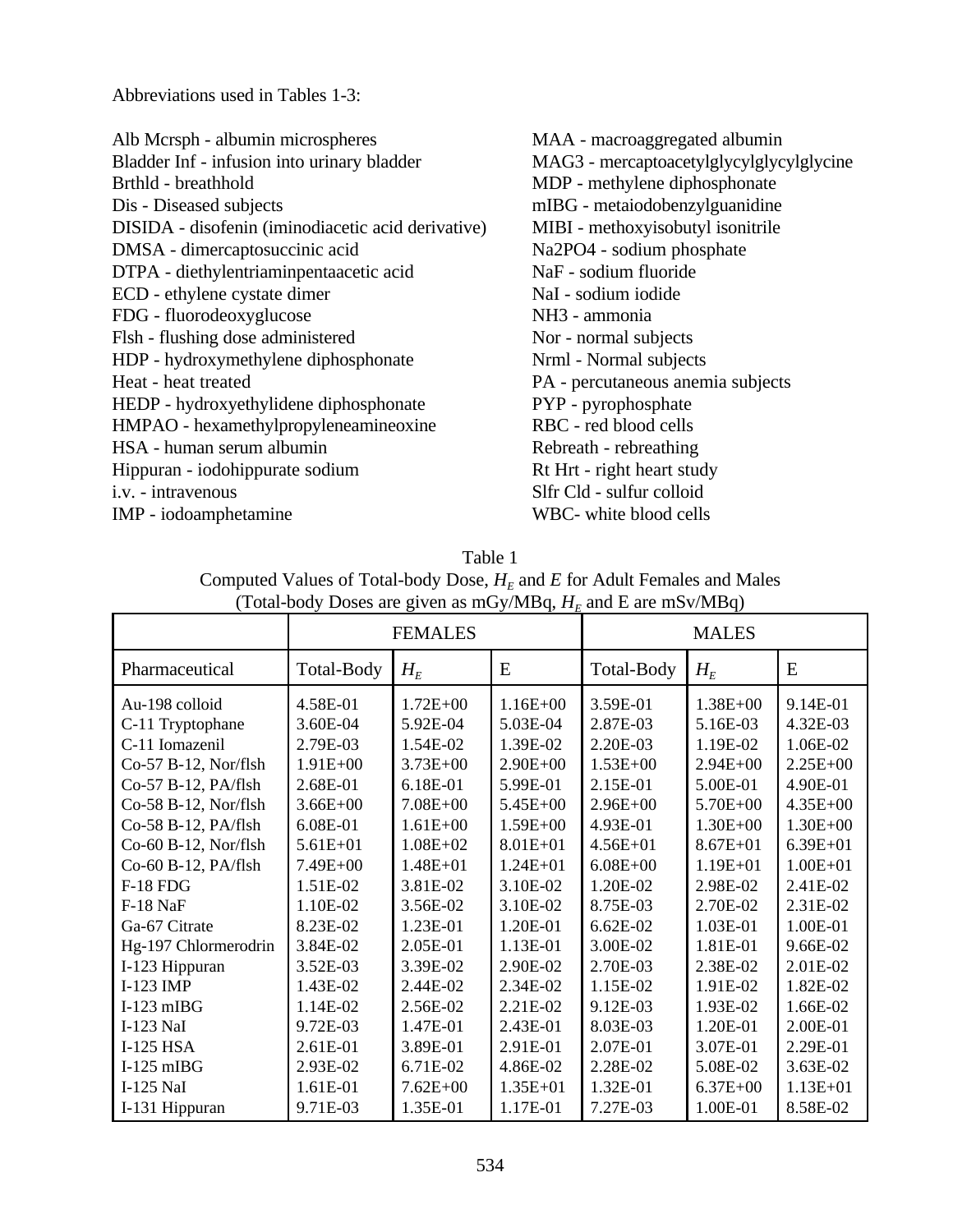Table 1 (continued) Computed Values of Total-body Dose,  $H_E$  and  $E$  for Adult Females and Males (Total-body doses are given as mGy/MBq,  $H_E$  and E are mSv/MBq)

|                       | <b>FEMALES</b> |              |              | <b>MALES</b> |              |              |  |
|-----------------------|----------------|--------------|--------------|--------------|--------------|--------------|--|
| Pharmaceutical        | Total-Body     | $H_E$        | ${\bf E}$    | Total-Body   | $H_E$        | E            |  |
| <b>I-131 HSA</b>      | 5.89E-01       | $1.30E + 00$ | 9.35E-01     | 4.68E-01     | $1.07E + 00$ | 7.43E-01     |  |
| <b>I-131 MAA</b>      | 1.80E-01       | 6.35E-01     | 6.06E-01     | 1.41E-01     | 4.96E-01     | 4.72E-01     |  |
| $I-131$ mIBG          | 1.03E-01       | 2.51E-01     | 1.95E-01     | 8.12E-02     | 1.95E-01     | 1.49E-01     |  |
| I-131 NaI             | 2.32E-01       | $1.27E + 01$ | $2.24E + 01$ | 1.92E-01     | $1.04E + 01$ | $1.84E + 01$ |  |
| I-131 Rose Bengal     | 1.02E-01       | $1.02E + 00$ | $1.33E + 00$ | 8.13E-02     | 9.02E-01     | $1.21E + 00$ |  |
| In-111 DTPA           | 1.11E-02       | 5.75E-02     | 5.02E-02     | 8.75E-03     | 4.10E-02     | 3.56E-02     |  |
| In-111 Platelets      | 1.92E-01       | 6.18E-01     | 3.95E-01     | 1.55E-01     | 5.13E-01     | 3.26E-01     |  |
| $In-111$ RBC          | 1.80E-01       | 2.47E-01     | 2.24E-01     | 1.48E-01     | 2.04E-01     | 1.85E-01     |  |
| $In-111$ WBC          | 2.04E-01       | 7.62E-01     | 4.88E-01     | 1.63E-01     | 6.38E-01     | 4.09E-01     |  |
| In-111 Pentetreotide  | 3.77E-02       | 1.46E-01     | 1.03E-01     | 3.02E-02     | 1.18E-01     | 8.14E-02     |  |
| $Kr-81m$              | 5.72E-06       | 3.35E-05     | 3.39E-05     | 4.42E-06     | 2.65E-05     | 2.65E-05     |  |
| $N-13$ $NH3$          | 1.99E-03       | 2.81E-03     | 2.56E-03     | 1.58E-03     | 2.22E-03     | 2.01E-03     |  |
| P-32 $Na2PO4$         | $1.96E + 00$   | $2.40E + 00$ | $2.29E + 00$ | $1.51E + 00$ | $1.93E + 00$ | $1.80E + 00$ |  |
| Tc-99m Alb Mcrsph     | 5.43E-03       | 1.78E-02     | 1.77E-02     | 4.30E-03     | 1.45E-02     | 1.45E-02     |  |
| Tc-99m DISIDA         | 4.93E-03       | 3.00E-02     | 2.15E-02     | 3.99E-03     | 2.51E-02     | 1.78E-02     |  |
| Tc-99m DMSA           | 4.76E-03       | 1.85E-02     | 1.07E-02     | 3.81E-03     | 1.62E-02     | 9.12E-03     |  |
| Tc-99m DTPA - iv      | 2.85E-03       | 1.11E-02     | 9.66E-03     | 2.29E-03     | 8.19E-03     | 7.09E-03     |  |
| Tc-99m DTPA Aerosol   | 2.20E-03       | 7.90E-03     | 7.50E-03     | 1.75E-03     | 6.06E-03     | 5.76E-03     |  |
| Tc-99m glucoheptonate | 3.36E-03       | 1.35E-02     | 1.00E-02     | 2.69E-03     | 1.04E-02     | 7.42E-03     |  |
| Tc-99m HDP            | 4.20E-03       | 7.45E-03     | 6.07E-03     | 3.40E-03     | 6.12E-03     | 4.80E-03     |  |
| Tc-99m HEDP           | 2.95E-03       | 7.86E-03     | 6.55E-03     | 2.37E-03     | 6.10E-03     | 4.96E-03     |  |
| Tc-99m HMPAO          | 4.69E-03       | 1.68E-02     | 1.29E-02     | 3.78E-03     | 1.38E-02     | 1.09E-02     |  |
| Tc-99m HSA            | 5.30E-03       | 9.59E-03     | 7.54E-03     | 4.28E-03     | 7.85E-03     | 6.21E-03     |  |
| Tc-99m MAA            | 5.22E-03       | 1.62E-02     | 1.54E-02     | 4.12E-03     | 1.27E-02     | 1.20E-02     |  |
| Tc-99m MAG3           | 2.04E-03       | 1.64E-02     | 1.40E-02     | 1.60E-03     | 1.18E-02     | 9.99E-03     |  |
| Tc-99m MDP            | 3.27E-03       | 7.64E-03     | 6.19E-03     | 2.64E-03     | 6.08E-03     | 4.75E-03     |  |
| Tc-99m MIBI/stress    | 4.65E-03       | 1.55E-02     | 1.31E-02     | 3.77E-03     | 1.27E-02     | 1.07E-02     |  |
| Tc-99m MIBI/rest      | 5.26E-03       | 1.83E-02     | 1.63E-02     | 4.26E-03     | 1.49E-02     | 1.33E-02     |  |
| Tc-99m Pertechnetate  | 3.94E-03       | 1.32E-02     | 1.40E-02     | 3.18E-03     | 1.06E-02     | 1.14E-02     |  |
| Tc-99m PYP            | 4.12E-03       | 7.46E-03     | 6.31E-03     | 3.34E-03     | 6.03E-03     | 4.95E-03     |  |
| Tc-99m RBC/in vitro   | 4.65E-03       | 9.19E-03     | 7.83E-03     | 3.75E-03     | 7.28E-03     | 6.11E-03     |  |
| Tc-99m RBC/in vivo    | 4.95E-03       | 8.95E-03     | 7.59E-03     | 3.99E-03     | 7.17E-03     | 5.99E-03     |  |
| Tc-99m RBC/heat       | 6.25E-03       | 5.55E-02     | 2.66E-02     | 4.94E-03     | 4.64E-02     | 2.24E-02     |  |
| Tc-99m Slfr Cld/Nrml  | 6.24E-03       | 1.69E-02     | 1.03E-02     | 4.99E-03     | 1.36E-02     | 8.04E-03     |  |
| Tc-99m Slfr Cld/Dis   | 6.11E-03       | 2.60E-02     | 1.59E-02     | 4.88E-03     | 2.16E-02     | 1.32E-02     |  |
| Tc-99m Slfr Cld/Oral  | 5.28E-03       | 3.00E-02     | 2.88E-02     | 4.72E-03     | 2.77E-02     | 2.68E-02     |  |
| Tc-99m Teboroxime     | 4.75E-03       | 1.49E-02     | 1.23E-02     | 3.86E-03     | 1.24E-02     | 1.00E-02     |  |
| Tc-99m WBC            | 6.08E-03       | 2.39E-02     | 1.54E-02     | 4.87E-03     | 2.00E-02     | 1.29E-02     |  |
| Tl-201 Chloride       | 6.79E-02       | 1.87E-01     | 1.65E-01     | 5.46E-02     | 3.16E-01     | 2.74E-01     |  |
| Xe-127, 10 min brthld | 2.22E-04       | 2.92E-04     | 2.92E-04     | 1.80E-04     | 2.36E-04     | 2.36E-04     |  |
| Xe-133, 10 min brthld | 2.59E-04       | 3.79E-04     | 3.86E-04     | 2.02E-04     | 2.98E-04     | 3.04E-04     |  |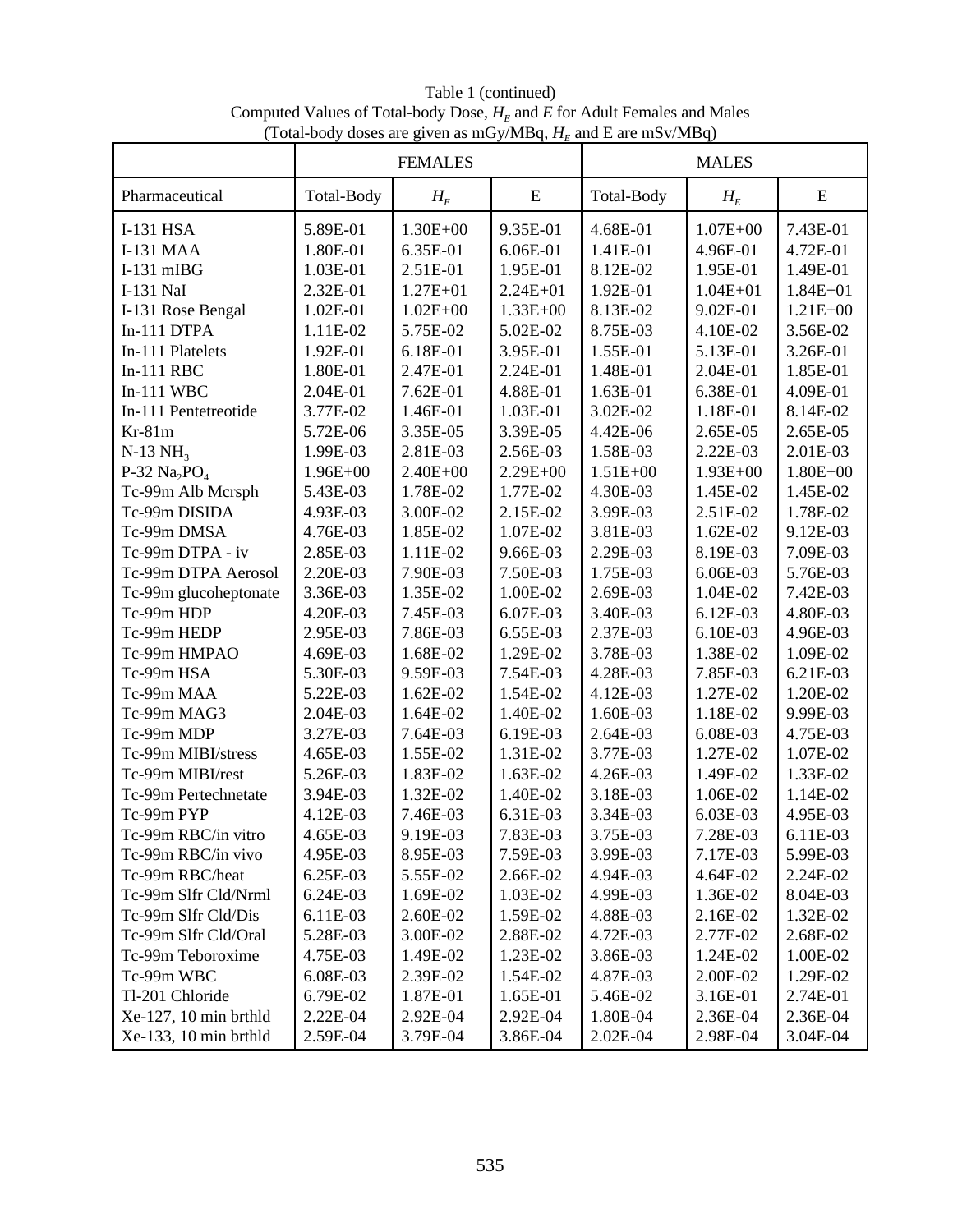| Natives of $H_E$ and $E$ to Total body Dose for Tradit Females and Males | <b>FEMALES</b> |       |         | <b>MALES</b> |       |         |  |
|--------------------------------------------------------------------------|----------------|-------|---------|--------------|-------|---------|--|
| Pharmaceutical                                                           | $H_F$ TB       | E/TB  | $E/H_E$ | $H_E$ /TB    | E/TB  | $E/H_E$ |  |
| Au-198 colloid                                                           | 3.76           | 2.53  | 0.67    | 3.84         | 2.55  | 0.66    |  |
| C-11 Tryptophane                                                         | 1.6            | 1.40  | 0.85    | 1.80         | 1.51  | 0.84    |  |
| C-11 Iomazenil                                                           | 5.52           | 4.98  | 0.90    | 5.41         | 4.82  | 0.89    |  |
| Co-57 B-12, Nor/flsh                                                     | 1.95           | 1.52  | 0.78    | 1.92         | 1.47  | 0.77    |  |
| Co-57 B-12, PA/flsh                                                      | 2.31           | 2.24  | 0.97    | 2.33         | 2.28  | 0.98    |  |
| Co-58 B-12, Nor/flsh                                                     | 1.93           | 1.49  | 0.77    | 1.93         | 1.47  | 0.76    |  |
| Co-58 B-12, PA/flsh                                                      | 2.65           | 2.62  | 0.99    | 2.64         | 2.64  | 1.00    |  |
| Co-60 B-12, Nor/flsh                                                     | 1.93           | 1.43  | 0.74    | 1.90         | 1.40  | 0.74    |  |
| Co-60 B-12, PA/flsh                                                      | 1.98           | 1.66  | 0.84    | 1.96         | 1.64  | 0.84    |  |
| <b>F-18 FDG</b>                                                          | 2.52           | 2.05  | 0.81    | 2.48         | 2.01  | 0.81    |  |
| F-18 NaF                                                                 | 3.24           | 2.82  | 0.87    | 3.09         | 2.64  | 0.86    |  |
| Ga-67 Citrate                                                            | 1.49           | 1.46  | 0.98    | 1.56         | 1.51  | 0.97    |  |
| Hg-197 Chlormerodrin                                                     | 5.34           | 2.94  | 0.55    | 6.03         | 3.22  | 0.53    |  |
| I-123 Hippuran                                                           | 9.63           | 8.24  | 0.86    | 8.81         | 7.44  | 0.84    |  |
| I-123 IMP                                                                | 1.71           | 1.64  | 0.96    | 1.66         | 1.58  | 0.95    |  |
| $I-123$ mIBG                                                             | 2.25           | 1.94  | 0.86    | 2.12         | 1.82  | 0.86    |  |
| I-123 NaI                                                                | 15.12          | 25.00 | 1.65    | 14.94        | 24.91 | 1.67    |  |
| I-125 HSA                                                                | 1.49           | 1.11  | 0.75    | 1.48         | 1.11  | 0.75    |  |
| $I-125$ mIBG                                                             | 2.29           | 1.66  | 0.72    | 2.23         | 1.59  | 0.71    |  |
| I-125 NaI                                                                | 47.33          | 83.85 | 1.77    | 48.26        | 85.61 | 1.77    |  |
| I-131 Hippuran                                                           | 13.90          | 12.05 | 0.87    | 13.76        | 11.80 | 0.86    |  |
| I-131 HSA                                                                | 2.21           | 1.59  | 0.72    | 2.29         | 1.59  | 0.69    |  |
| <b>I-131 MAA</b>                                                         | 3.53           | 3.37  | 0.95    | 3.52         | 3.35  | 0.95    |  |
| $I-131$ mIBG                                                             | 2.44           | 1.89  | 0.78    | 2.40         | 1.83  | 0.76    |  |
| I-131 NaI                                                                | 54.74          | 96.55 | 1.76    | 54.17        | 95.83 | 1.77    |  |
| I-131 Rose Bengal                                                        | 10.00          | 13.04 | 1.30    | 11.09        | 14.88 | 1.34    |  |
| In-111 DTPA                                                              | 5.18           | 4.52  | 0.87    | 4.69         | 4.07  | 0.87    |  |
| In-111 Platelets                                                         | 3.22           | 2.06  | 0.64    | 3.31         | 2.10  | 0.64    |  |
| $In-111$ RBC                                                             | 1.37           | 1.24  | 0.91    | 1.38         | 1.25  | 0.91    |  |
| $In-111$ WBC                                                             | 3.74           | 2.39  | 0.64    | 3.91         | 2.51  | 0.64    |  |
| In-111 Pentetreotide                                                     | 3.87           | 2.73  | 0.71    | 3.91         | 2.70  | 0.69    |  |
| $Kr-81m$                                                                 | 5.86           | 5.93  | 1.01    | 6.00         | 6.00  | 1.00    |  |
| $N-13 \text{ NH}_3$                                                      | 1.41           | 1.29  | 0.91    | 1.41         | 1.27  | 0.91    |  |
| P-32 $Na_2PO4$                                                           | 1.22           | 1.17  | 0.95    | 1.28         | 1.19  | 0.93    |  |
| Tc-99m Alb Mcrsph                                                        | 3.28           | 3.26  | 0.99    | 3.37         | 3.37  | 1.00    |  |
| Tc-99m DISIDA                                                            | 6.09           | 4.36  | 0.72    | 6.29         | 4.46  | 0.71    |  |
| Tc-99m DMSA                                                              | 3.89           | 2.25  | 0.58    | 4.25         | 2.39  | 0.56    |  |
| Tc-99m DTPA - iv                                                         | 3.89           | 3.39  | 0.87    | 3.58         | 3.10  | 0.87    |  |
| Tc-99m DTPA Aerosol                                                      | 3.59           | 3.41  | 0.95    | 3.46         | 3.29  | 0.95    |  |
| Tc-99m glucoheptonate                                                    | 4.02           | 2.98  | 0.74    | 3.87         | 2.76  | 0.71    |  |
| Tc-99m HDP                                                               | 1.77           | 1.45  | 0.81    | 1.80         | 1.41  | 0.78    |  |
| Tc-99m HEDP                                                              | 2.66           | 2.22  | 0.83    | 2.57         | 2.09  | 0.81    |  |
| Tc-99m HMPAO                                                             | 3.58           | 2.75  | 0.77    | 3.65         | 2.88  | 0.79    |  |
| Tc-99m HSA                                                               | 1.81           | 1.42  | 0.79    | 1.83         | 1.45  | 0.79    |  |
| Tc-99m MAA                                                               | 3.10           | 2.95  | 0.95    | 3.08         | 2.91  | 0.94    |  |

Table 2 Ratios of  $H<sub>F</sub>$  and *E* to Total-body Dose for Adult Females and Males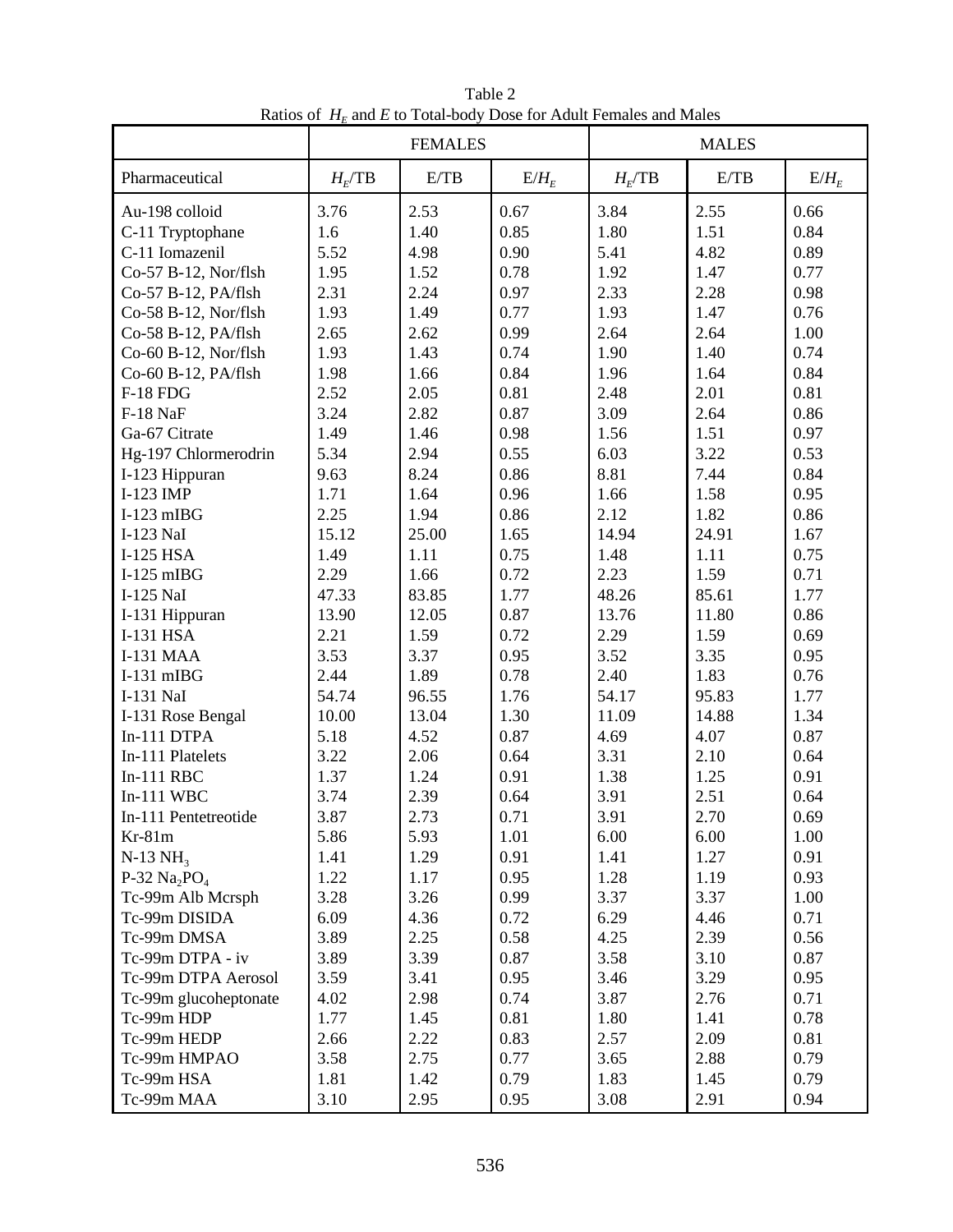|                       | <b>FEMALES</b> |      |         | <b>MALES</b> |      |         |  |
|-----------------------|----------------|------|---------|--------------|------|---------|--|
| Pharmaceutical        | $H_F$ TB       | E/TB | $E/H_E$ | $H_F$ TB     | E/TB | $E/H_E$ |  |
| Tc-99m MAG3           | 8.04           | 6.86 | 0.85    | 7.38         | 6.24 | 0.85    |  |
| Tc-99m MDP            | 2.34           | 1.89 | 0.81    | 2.30         | 1.80 | 0.78    |  |
| Tc-99m MIBI/stress    | 3.33           | 2.82 | 0.85    | 3.37         | 2.84 | 0.84    |  |
| Tc-99m MIBI/rest      | 3.48           | 3.10 | 0.89    | 3.50         | 3.12 | 0.89    |  |
| Tc-99m Pertechnetate  | 3.35           | 3.55 | 1.06    | 3.33         | 3.58 | 1.08    |  |
| Tc-99m PYP            | 1.81           | 1.53 | 0.85    | 1.81         | 1.48 | 0.82    |  |
| Tc-99m RBC/in vitro   | 1.98           | 1.68 | 0.85    | 1.94         | 1.63 | 0.84    |  |
| Tc-99m RBC/in vivo    | 1.81           | 1.53 | 0.85    | 1.80         | 1.50 | 0.84    |  |
| Tc-99m RBC/heat       | 8.88           | 4.26 | 0.48    | 9.39         | 4.53 | 0.48    |  |
| Tc-99m Slfr Cld/Nrml  | 2.71           | 1.65 | 0.61    | 2.73         | 1.61 | 0.59    |  |
| Tc-99m Slfr Cld/Dis   | 4.26           | 2.60 | 0.61    | 4.43         | 2.70 | 0.61    |  |
| Tc-99m Slfr Cld/Oral  | 5.68           | 5.45 | 0.96    | 5.87         | 5.68 | 0.97    |  |
| Tc-99m Teboroxime     | 3.14           | 2.59 | 0.83    | 3.21         | 2.59 | 0.81    |  |
| Tc-99m WBC            | 3.93           | 2.53 | 0.64    | 4.11         | 2.65 | 0.65    |  |
| Tl-201 Chloride       | 2.75           | 2.43 | 0.88    | 5.79         | 5.02 | 0.87    |  |
| Xe-127, 10 min brthld | 1.32           | 1.32 | 1.00    | 1.31         | 1.31 | 1.00    |  |
| Xe-133, 10 min brthld | 1.46           | 1.49 | 1.02    | 1.48         | 1.50 | 1.02    |  |
|                       |                |      |         |              |      |         |  |
| <b>AVERAGE:</b>       | 5.27           | 6.13 | 0.88    | 5.34         | 6.19 | 0.87    |  |

Table 2 (continued) Ratios of  $H_F$  and *E* to Total-body Dose for Adult Females and Males

| Table 3                                                                 |
|-------------------------------------------------------------------------|
| Computed Values of Total-body Dose, $HF$ and E, and Ratios for Children |
| (Total-body doses are given as mGy/MBq, $HF$ and E are mSv/MBq)         |

| Age $(y)$     | TB       | $\circ$<br>$H_E$ | E        | $H_F$ TB | E/TB  | $E/H_E$ |
|---------------|----------|------------------|----------|----------|-------|---------|
| Ga-67 citrate |          |                  |          |          |       |         |
| 0             | 0.885    | 1.28             | 1.16     | 1.446    | 1.311 | 0.906   |
|               | 0.372    | 0.538            | 0.487    | 1.446    | 1.309 | 0.905   |
| 5             | 0.203    | 0.32             | 0.304    | 1.576    | 1.498 | 0.950   |
| 10            | 0.129    | 0.205            | 0.197    | 1.589    | 1.527 | 0.961   |
| 15            | 0.0822   | 0.13             | 0.124    | 1.582    | 1.509 | 0.954   |
| Kr-81m gas    |          |                  |          |          |       |         |
| $\theta$      | 6.84E-05 | 4.64E-04         | 4.83E-04 | 6.784    | 7.061 | 1.041   |
|               | 2.77E-05 | 1.70E-04         | 1.76E-04 | 6.137    | 6.354 | 1.035   |
| 5             | 1.43E-05 | 8.71E-05         | 8.90E-05 | 6.091    | 6.224 | 1.022   |
| 10            | 8.99E-06 | 5.66E-05         | 5.75E-05 | 6.296    | 6.396 | 1.016   |
| 15            | 5.74E-06 | 3.96E-05         | 4.04E-05 | 6.899    | 7.038 | 1.020   |
| $I-123$ mIBG  |          |                  |          |          |       |         |
| 0             | 0.114    | 0.173            | 0.147    | 1.518    | 1.289 | 0.850   |
|               | 0.0485   | 0.0771           | 0.0654   | 1.590    | 1.348 | 0.848   |
| 5             | 0.0266   | 0.0456           | 0.039    | 1.714    | 1.466 | 0.855   |
| 10            | 0.0171   | 0.0302           | 0.0257   | 1.766    | 1.503 | 0.851   |
| 15            | 0.0114   | 0.0248           | 0.0213   | 2.175    | 1.868 | 0.859   |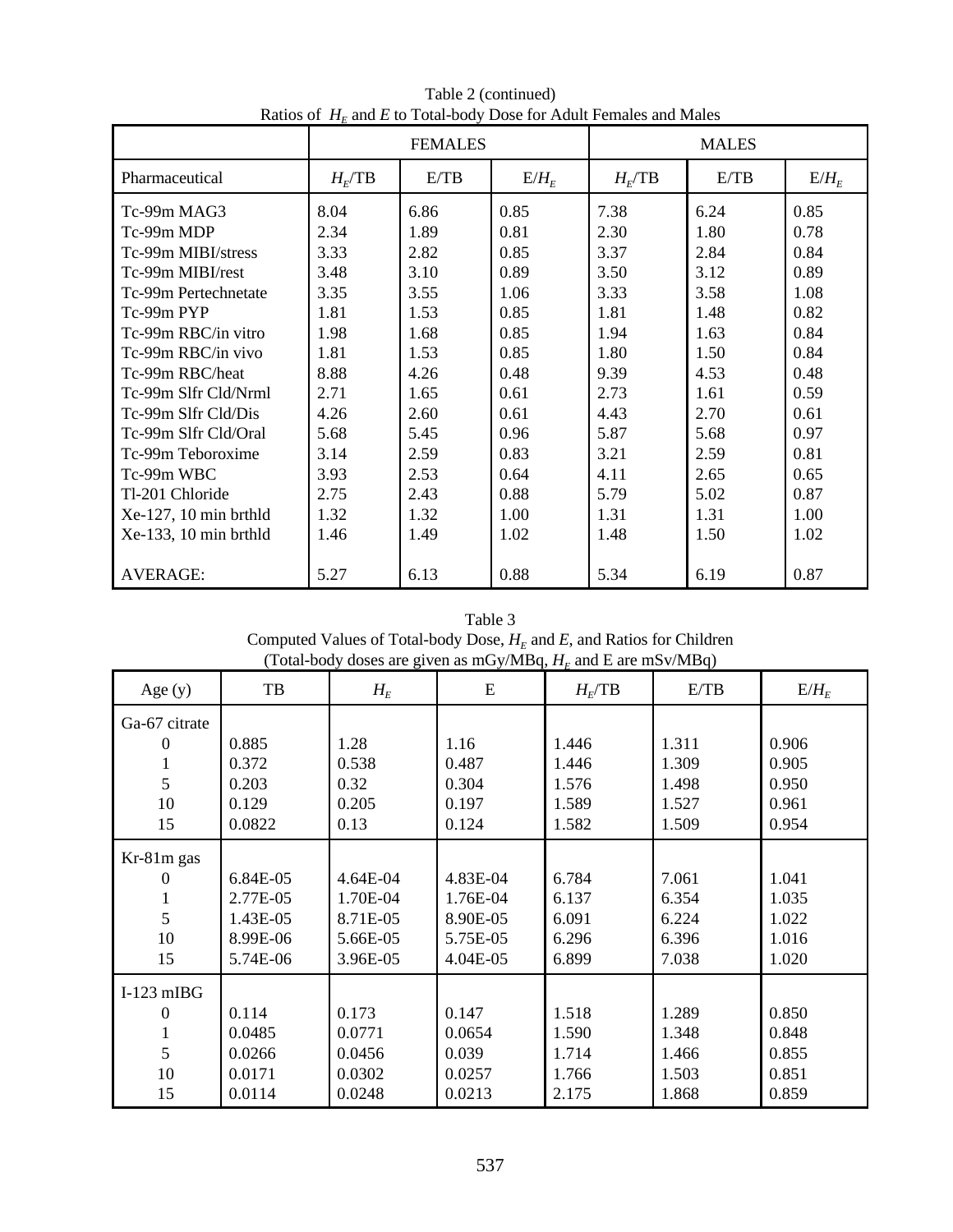| Age $(y)$                                              | TB                                                  | $H_E$                                         | ${\bf E}$                                      | $H_F$ TB                                       | E/TB                                               | $E/H_E$                                   |
|--------------------------------------------------------|-----------------------------------------------------|-----------------------------------------------|------------------------------------------------|------------------------------------------------|----------------------------------------------------|-------------------------------------------|
| $I-125$ mIBG<br>$\boldsymbol{0}$<br>1<br>5<br>10<br>15 | 0.396<br>0.156<br>0.0787<br>0.0485<br>0.0295        | 0.679<br>0.286<br>0.153<br>0.0971<br>0.0684   | 0.492<br>0.209<br>0.112<br>0.0679<br>0.0485    | 1.715<br>1.833<br>1.944<br>2.002<br>2.319      | 1.242<br>1.340<br>1.423<br>1.400<br>1.644          | 0.725<br>0.731<br>0.732<br>0.699<br>0.709 |
| $I-131$ mIBG<br>$\overline{0}$<br>1<br>5<br>10<br>15   | 1.27<br>0.51<br>0.266<br>0.166<br>0.106             | 2.44<br>1.04<br>0.588<br>0.379<br>0.282       | 1.84<br>0.707<br>0.399<br>0.254<br>0.197       | 1.921<br>2.039<br>2.211<br>2.283<br>2.660      | 1.449<br>1.386<br>1.500<br>1.530<br>1.858          | 0.754<br>0.680<br>0.679<br>0.670<br>0.699 |
| I-123 NaI<br>$\boldsymbol{0}$<br>1<br>5<br>10<br>15    | 0.101<br>0.0433<br>0.0239<br>0.0149<br>0.0101       | 1.59<br>1.11<br>0.593<br>0.278<br>0.188       | 2.71<br>1.91<br>1.02<br>0.473<br>0.317         | 15.743<br>25.635<br>24.812<br>18.658<br>18.614 | 26.832<br>44.111<br>42.678<br>31.745<br>31.386     | 1.704<br>1.721<br>1.720<br>1.701<br>1.686 |
| I-125 NaI<br>$\mathbf{0}$<br>1<br>5<br>10<br>15        | 2.44<br>0.953<br>0.488<br>0.291<br>0.174            | 86.7<br>63.1<br>33.7<br>15.5<br>10.2          | 153<br>111<br>59.6<br>27.3<br>18               | 35.533<br>66.212<br>69.057<br>53.265<br>58.621 | 62.705<br>116.474<br>122.131<br>93.814<br>103.448  | 1.765<br>1.759<br>1.769<br>1.761<br>1.765 |
| I-131 NaI<br>$\boldsymbol{0}$<br>1<br>5<br>10<br>15    | 3.05<br>1.24<br>0.646<br>0.394<br>0.245             | 161<br>116<br>60.5<br>26.7<br>17.2            | 283<br>206<br>107<br>47.1<br>30.4              | 52.787<br>93.548<br>93.653<br>67.766<br>70.204 | 92.787<br>166.129<br>165.635<br>119.543<br>124.082 | 1.758<br>1.776<br>1.769<br>1.764<br>1.767 |
| I-123 Hippuran<br>$\theta$<br>5<br>10<br>15            | 0.00894<br>0.00381<br>0.00355<br>0.00228<br>0.00343 | 0.064<br>0.0274<br>0.0296<br>0.0195<br>0.0302 | 0.0513<br>0.0219<br>0.0245<br>0.0163<br>0.0256 | 7.159<br>7.192<br>8.338<br>8.553<br>8.805      | 5.738<br>5.748<br>6.901<br>7.149<br>7.464          | 0.802<br>0.799<br>0.828<br>0.836<br>0.848 |
| I-131 Hippuran<br>$\overline{0}$<br>1<br>5<br>10<br>15 | 0.0259<br>0.00983<br>0.00849<br>0.00548<br>0.00952  | 0.295<br>0.116<br>0.124<br>0.0801<br>0.129    | 0.236<br>0.0934<br>0.104<br>0.0669<br>0.111    | 11.390<br>11.801<br>14.605<br>14.617<br>13.550 | 9.112<br>9.502<br>12.250<br>12.208<br>11.660       | 0.800<br>0.805<br>0.839<br>0.835<br>0.860 |

Table 3 (continued) Computed Values of Total-body Dose,  $H_E$  and *E*, and Ratios for Children (Total-body doses are given as mGy/MBq,  $H_E$  and E are mSv/MBq)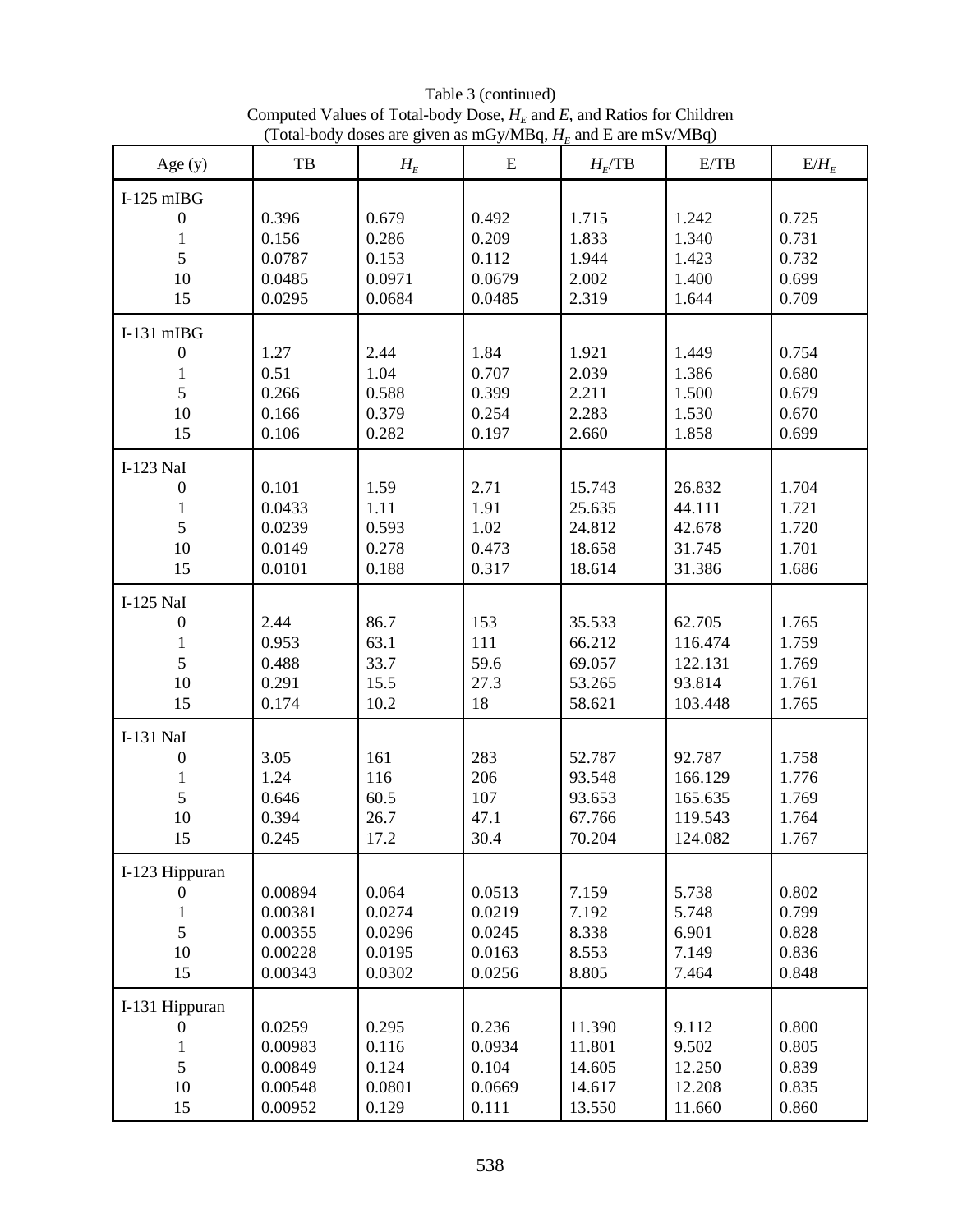| Age $(y)$         | TB       | $H_E$    | E        | $H_E$ TB | E/TB   | $E/H_E$ |
|-------------------|----------|----------|----------|----------|--------|---------|
| In-111 Platelets  |          |          |          |          |        |         |
| 0                 | 1.82     | 6.47     | 3.96     | 3.555    | 2.176  | 0.612   |
| 1                 | 0.808    | 2.71     | 1.68     | 3.354    | 2.079  | 0.620   |
| 5                 | 0.448    | 1.56     | 0.962    | 3.482    | 2.147  | 0.617   |
| 10                | 0.293    | 1.02     | 0.637    | 3.481    | 2.174  | 0.625   |
| 15                | 0.19     | 0.687    | 0.426    | 3.616    | 2.242  | 0.620   |
| $In-111$ RBC      |          |          |          |          |        |         |
| $\boldsymbol{0}$  | 1.76     | 2.39     | 2.11     | 1.358    | 1.199  | 0.883   |
| $\mathbf{1}$      | 0.776    | 1.05     | 0.938    | 1.353    | 1.209  | 0.893   |
| 5                 | 0.431    | 0.591    | 0.527    | 1.371    | 1.223  | 0.892   |
| 10                | 0.275    | 0.388    | 0.349    | 1.411    | 1.269  | 0.899   |
| 15                | 0.18     | 0.26     | 0.232    | 1.444    | 1.289  | 0.892   |
| $In-111$ WBC      |          |          |          |          |        |         |
| $\boldsymbol{0}$  | 1.82     | 8.52     | 5.57     | 4.681    | 3.060  | 0.654   |
| 1                 | 0.819    | 3.38     | 2.17     | 4.127    | 2.650  | 0.642   |
| 5                 | 0.459    | 1.91     | 1.19     | 4.161    | 2.593  | 0.623   |
| 10                | 0.308    | 1.24     | 0.773    | 4.026    | 2.510  | 0.623   |
| 15                | 0.202    | 0.836    | 0.522    | 4.139    | 2.584  | 0.624   |
| Kr-81m iv         |          |          |          |          |        |         |
| $\boldsymbol{0}$  | 3.33E-05 | 5.73E-04 | 1.16E-03 | 17.207   | 34.835 | 2.024   |
| 1                 | 1.44E-05 | 1.79E-04 | 3.55E-04 | 12.431   | 24.653 | 1.983   |
| 5                 | 7.98E-06 | 9.04E-05 | 1.76E-04 | 11.328   | 22.055 | 1.947   |
| 10                | 5.17E-06 | 5.36E-05 | 1.02E-04 | 10.368   | 19.729 | 1.903   |
| 15                | 3.32E-06 | 3.70E-05 | 7.09E-05 | 11.145   | 21.355 | 1.916   |
| Kr-81m Rt Hrt     |          |          |          |          |        |         |
| 0                 | 4.14E-05 | 2.51E-04 | 1.24E-04 | 6.063    | 2.995  | 0.494   |
| 1                 | 1.74E-05 | 1.14E-04 | 4.80E-05 | 6.552    | 2.759  | 0.421   |
| 5                 | 9.19E-06 | 6.27E-05 | 2.51E-05 | 6.823    | 2.731  | 0.400   |
| 10                | 5.97E-06 | 4.04E-05 | 1.63E-05 | 6.767    | 2.730  | 0.403   |
| 15                | 3.92E-06 | 2.74E-05 | 1.17E-05 | 6.990    | 2.985  | 0.427   |
| Tc-99m Alb Mcrsph |          |          |          |          |        |         |
| 0                 | 0.0495   | 0.198    | 0.205    | 4.000    | 4.141  | 1.035   |
| 1                 | 0.0223   | 0.0799   | 0.083    | 3.583    | 3.722  | 1.039   |
| 5                 | 0.0124   | 0.0433   | 0.0445   | 3.492    | 3.589  | 1.028   |
| 10                | 0.00805  | 0.0282   | 0.0284   | 3.503    | 3.528  | 1.007   |
| 15                | 0.00543  | 0.0197   | 0.0198   | 3.628    | 3.646  | 1.005   |

Table 3 (continued) Computed Values of Total-body Dose,  $H_E$  and *E*, and Ratios for Children (Total-body doses are given as mGy/MBq,  $H_E$  and E are mSv/MBq)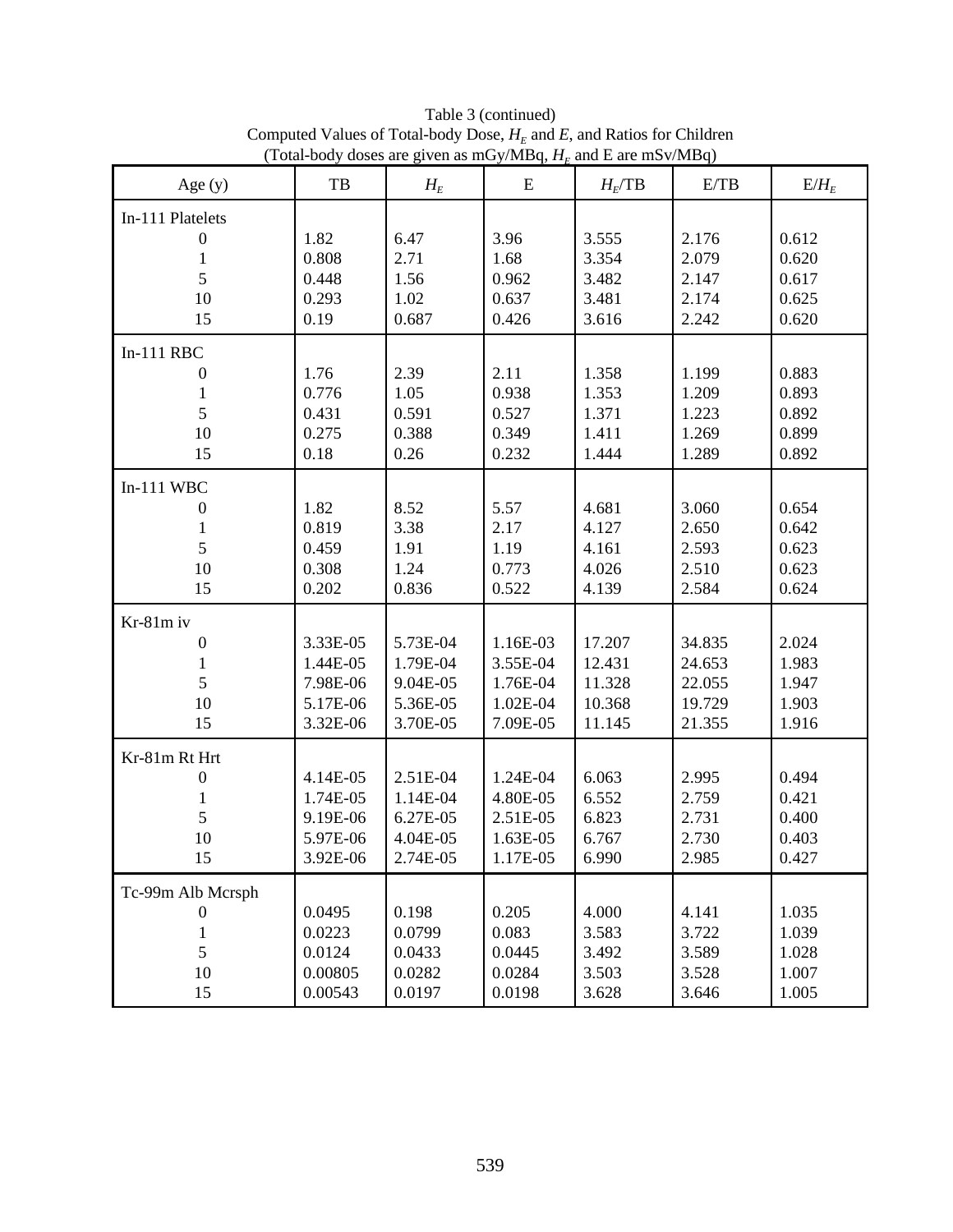|                                                          | 10.001                                                   |                                                          |                                                          |                                           |                                           |                                           |
|----------------------------------------------------------|----------------------------------------------------------|----------------------------------------------------------|----------------------------------------------------------|-------------------------------------------|-------------------------------------------|-------------------------------------------|
|                                                          |                                                          |                                                          |                                                          |                                           |                                           |                                           |
| Tc-99m Bladder Inf<br>$\boldsymbol{0}$<br>5<br>10<br>15  | 9.56E-04<br>4.48E-04<br>2.68E-04<br>1.79E-04<br>1.35E-04 | 9.51E-03<br>4.22E-03<br>2.36E-03<br>1.60E-03<br>1.09E-03 | 8.18E-03<br>3.59E-03<br>2.00E-03<br>1.36E-03<br>9.27E-04 | 9.948<br>9.420<br>8.806<br>8.939<br>8.074 | 8.556<br>8.013<br>7.463<br>7.598<br>6.867 | 0.860<br>0.851<br>0.847<br>0.850<br>0.850 |
| Age $(y)$                                                | TB                                                       | $H_E$                                                    | ${\bf E}$                                                | $H_F$ TB                                  | E/TB                                      | $E/H_E$                                   |
| Tc-99m DISIDA<br>0<br>5<br>10<br>15                      | 0.0398<br>0.0188<br>0.011<br>0.00723<br>0.00497          | 0.347<br>0.157<br>0.072<br>0.0453<br>0.031               | 0.217<br>0.0953<br>0.0537<br>0.0346<br>0.0228            | 8.719<br>8.351<br>6.545<br>6.266<br>6.237 | 5.452<br>5.069<br>4.882<br>4.786<br>4.588 | 0.625<br>0.607<br>0.746<br>0.764<br>0.735 |
| Tc-99m DMSA<br>0<br>1<br>5<br>10<br>15                   | 0.043<br>0.0193<br>0.0109<br>0.00692<br>0.00472          | 0.159<br>0.0671<br>0.039<br>0.0269<br>0.0197             | 0.0861<br>0.037<br>0.0221<br>0.0151<br>0.0112            | 3.698<br>3.477<br>3.578<br>3.887<br>4.174 | 2.002<br>1.917<br>2.028<br>2.182<br>2.373 | 0.542<br>0.551<br>0.567<br>0.561<br>0.569 |
| Tc-99m DTPA<br>0<br>5<br>10<br>15                        | 0.019<br>0.00843<br>0.00515<br>0.00331<br>0.00282        | 0.0335<br>0.015<br>0.012<br>0.0081<br>0.0103             | 0.03<br>0.0136<br>0.0107<br>0.00723<br>0.00895           | 1.763<br>1.779<br>2.330<br>2.447<br>3.652 | 1.579<br>1.613<br>2.078<br>2.184<br>3.174 | 0.896<br>0.907<br>0.892<br>0.893<br>0.869 |
| Tc-99m DTPA Aerosol<br>$\boldsymbol{0}$<br>5<br>10<br>15 | 0.0164<br>0.00741<br>0.00446<br>0.0029<br>0.00219        | 0.0492<br>0.0207<br>0.0133<br>0.00884<br>0.00797         | 0.0521<br>0.0217<br>0.0133<br>0.00873<br>0.00766         | 3.000<br>2.794<br>2.982<br>3.048<br>3.639 | 3.177<br>2.928<br>2.982<br>3.010<br>3.498 | 1.059<br>1.048<br>1.000<br>0.988<br>0.961 |
| Tc-99m ECD<br>$\theta$<br>$\mathbf{1}$<br>5<br>10<br>15  | 0.0214<br>0.00988<br>0.00651<br>0.00425<br>0.0034        | 0.0799<br>0.0371<br>0.0228<br>0.0146<br>0.0141           | 0.056<br>0.026<br>0.0181<br>0.0117<br>0.0115             | 3.734<br>3.755<br>3.502<br>3.435<br>4.147 | 2.617<br>2.632<br>2.780<br>2.753<br>3.382 | 0.701<br>0.701<br>0.794<br>0.801<br>0.816 |

Table 3 (continued) Computed Values of Total-body Dose,  $H_E$  and *E*, and Ratios for Children (Total-body doses are given as mGy/MBq,  $H_E$  and E are mSv/MBq)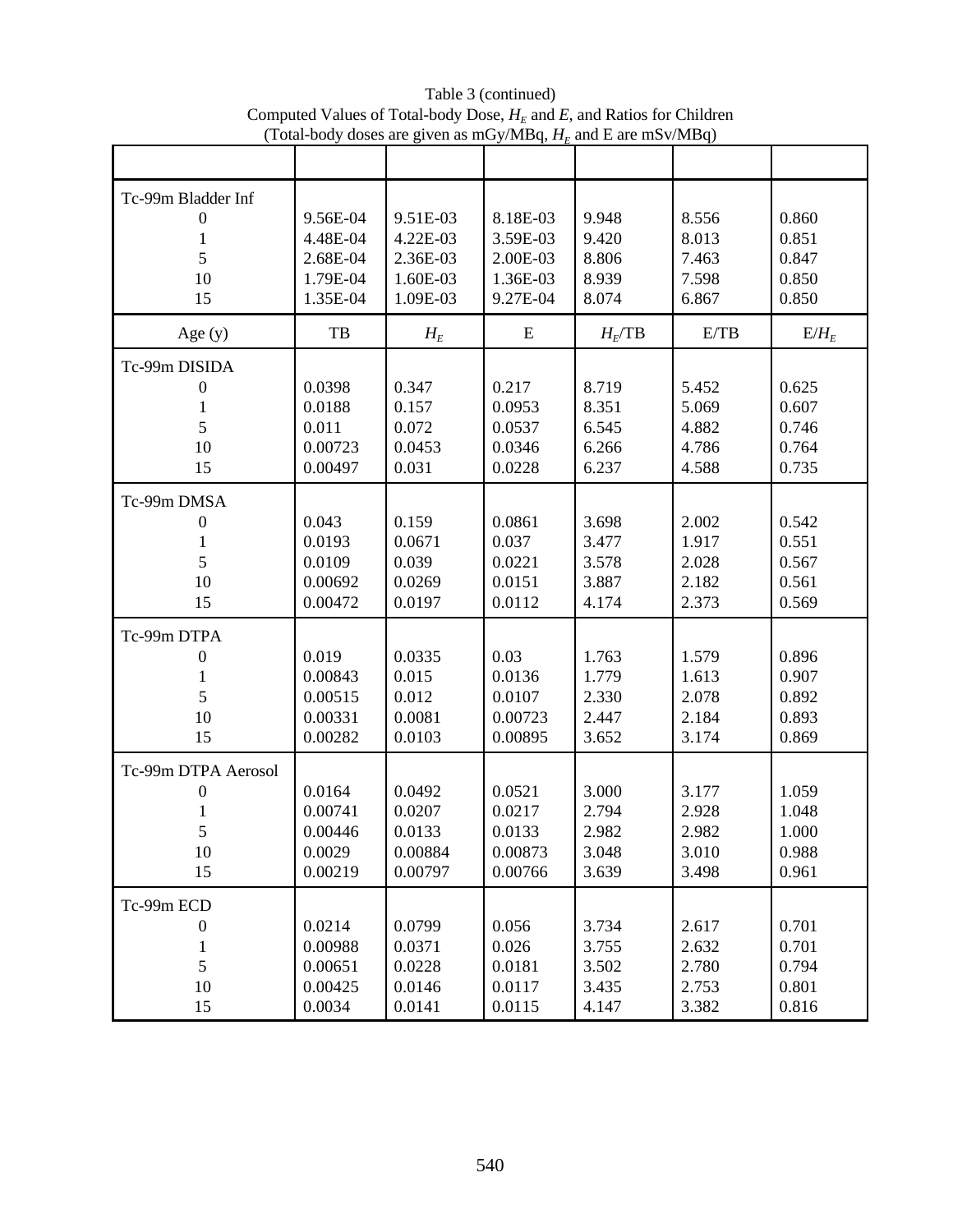| Age $(y)$                                              | TB                                                | $H_E$                                           | ${\bf E}$                                       | $H_F$ TB                                  | E/TB                                      | $E/H_E$                                   |
|--------------------------------------------------------|---------------------------------------------------|-------------------------------------------------|-------------------------------------------------|-------------------------------------------|-------------------------------------------|-------------------------------------------|
| Tc-99m HDP<br>0<br>1<br>5<br>10<br>15                  | 0.0388<br>0.0174<br>0.00971<br>0.00628<br>0.00417 | 0.0797<br>0.0338<br>0.0187<br>0.0114<br>0.00728 | 0.0693<br>0.0283<br>0.015<br>0.00924<br>0.00591 | 2.054<br>1.943<br>1.926<br>1.815<br>1.746 | 1.786<br>1.626<br>1.545<br>1.471<br>1.417 | 0.870<br>0.837<br>0.802<br>0.811<br>0.812 |
| Tc-99m HEDP<br>0<br>1<br>5<br>10<br>15                 | 0.0265<br>0.0119<br>0.00671<br>0.00434<br>0.00292 | 0.0703<br>0.0307<br>0.0172<br>0.0112<br>0.0075  | 0.0596<br>0.0258<br>0.0142<br>0.00934<br>0.0062 | 2.653<br>2.580<br>2.563<br>2.581<br>2.568 | 2.249<br>2.168<br>2.116<br>2.152<br>2.123 | 0.848<br>0.840<br>0.826<br>0.834<br>0.827 |
| Tc-99m HMPAO<br>$\boldsymbol{0}$<br>1<br>5<br>10<br>15 | 0.0372<br>0.0171<br>0.0104<br>0.00681<br>0.00469  | 0.16<br>0.0755<br>0.0379<br>0.0234<br>0.0175    | 0.108<br>0.0544<br>0.0318<br>0.019<br>0.0138    | 4.301<br>4.415<br>3.644<br>3.436<br>3.731 | 2.903<br>3.181<br>3.058<br>2.790<br>2.942 | 0.675<br>0.721<br>0.839<br>0.812<br>0.789 |
| Tc-99m MAA<br>0<br>1<br>5<br>10<br>15                  | 0.0478<br>0.0215<br>0.0119<br>0.00778<br>0.00523  | 0.172<br>0.0695<br>0.0378<br>0.0252<br>0.0177   | 0.171<br>0.0681<br>0.0365<br>0.0242<br>0.017    | 3.598<br>3.233<br>3.176<br>3.239<br>3.384 | 3.577<br>3.167<br>3.067<br>3.111<br>3.250 | 0.994<br>0.980<br>0.966<br>0.960<br>0.960 |
| Tc-99m MAG3<br>0<br>1<br>5<br>10<br>15                 | 0.00476<br>0.00219<br>0.0021<br>0.00138<br>0.002  | 0.0323<br>0.0142<br>0.0151<br>0.0103<br>0.0148  | 0.0265<br>0.0117<br>0.0126<br>0.0086<br>0.0126  | 6.786<br>6.484<br>7.190<br>7.464<br>7.400 | 5.567<br>5.342<br>6.000<br>6.232<br>6.300 | 0.820<br>0.824<br>0.834<br>0.835<br>0.851 |
| Tc-99m MDP<br>$\theta$<br>1<br>5<br>10<br>15           | 0.0296<br>0.0133<br>0.00747<br>0.00484<br>0.00324 | 0.0747<br>0.032<br>0.0178<br>0.0113<br>0.00735  | 0.0631<br>0.0263<br>0.0142<br>0.00904<br>0.0059 | 2.524<br>2.406<br>2.383<br>2.335<br>2.269 | 2.132<br>1.977<br>1.901<br>1.868<br>1.821 | 0.845<br>0.822<br>0.798<br>0.800<br>0.803 |
| Tc-99m MIBI<br>$\boldsymbol{0}$<br>1<br>5<br>10<br>15  | 0.0382<br>0.018<br>0.012<br>0.00791<br>0.00527    | 0.138<br>0.0653<br>0.0443<br>0.0291<br>0.0189   | 0.139<br>0.0654<br>0.0418<br>0.0264<br>0.0169   | 3.613<br>3.628<br>3.692<br>3.679<br>3.586 | 3.639<br>3.633<br>3.483<br>3.338<br>3.207 | 1.007<br>1.002<br>0.944<br>0.907<br>0.894 |

Table 3 (continued) Computed Values of Total-body Dose,  $H_E$  and *E*, and Ratios for Children (Total-body doses are given as mGy/MBq,  $H_E$  and E are mSv/MBq)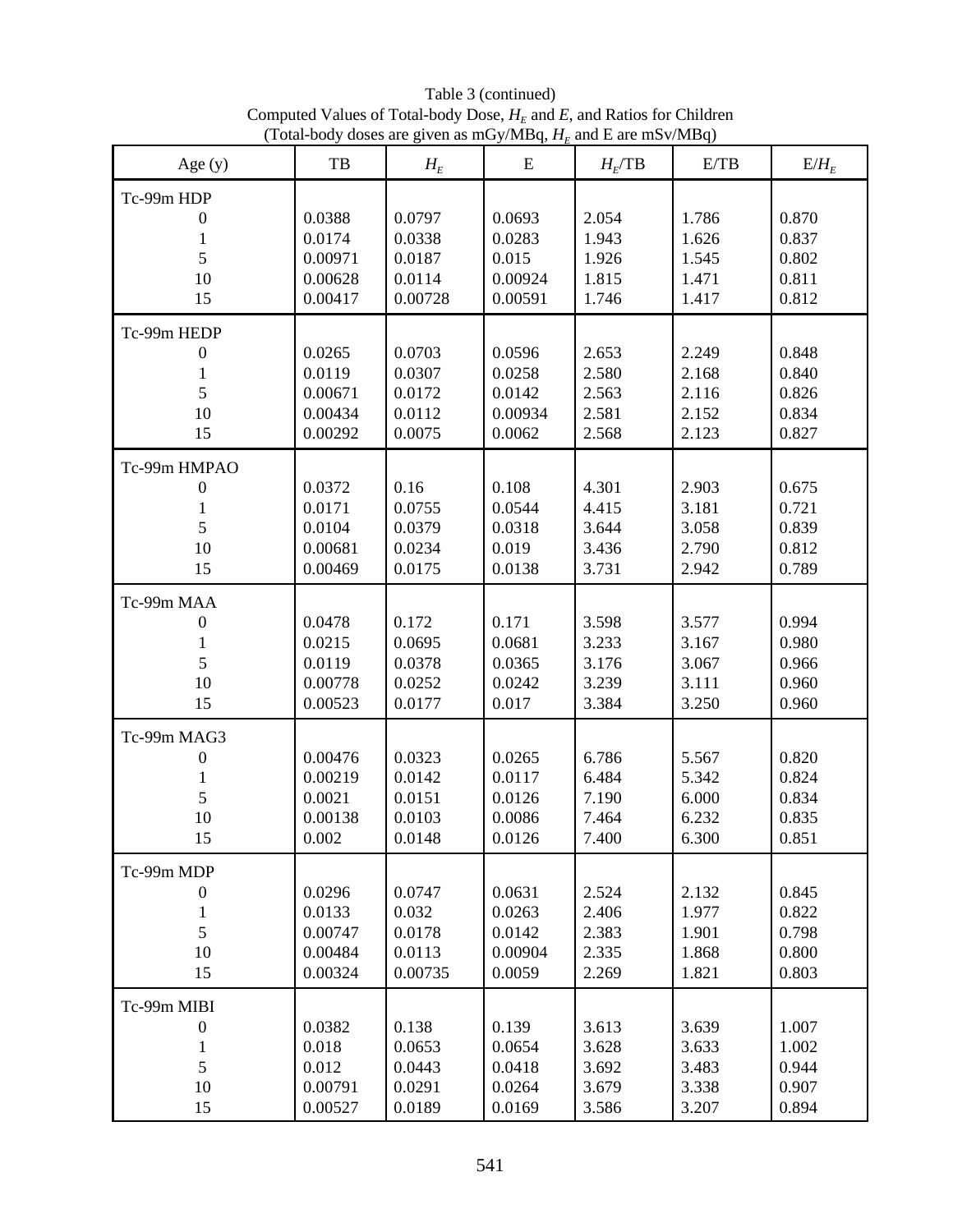| Age $(y)$                                                     | TB                                                | $H_E$                                           | E                                              | $H_F$ TB                                       | E/TB                                      | $E/H_E$                                   |
|---------------------------------------------------------------|---------------------------------------------------|-------------------------------------------------|------------------------------------------------|------------------------------------------------|-------------------------------------------|-------------------------------------------|
| Tc-99m Pertechnetate<br>0<br>1<br>5<br>10<br>15               | 0.0392<br>0.0176<br>0.0101<br>0.00654<br>0.00456  | 0.117<br>0.0533<br>0.0307<br>0.0192<br>0.0144   | 0.144<br>0.0619<br>0.0349<br>0.0224<br>0.0156  | 2.985<br>3.028<br>3.040<br>2.936<br>3.158      | 3.673<br>3.517<br>3.455<br>3.425<br>3.421 | 1.231<br>1.161<br>1.137<br>1.167<br>1.083 |
| Tc-99m PYP<br>0<br>1<br>5<br>10<br>15                         | 0.0382<br>0.0171<br>0.00955<br>0.00616<br>0.00409 | 0.0749<br>0.0324<br>0.0179<br>0.0112<br>0.00728 | 0.066<br>0.0278<br>0.015<br>0.00948<br>0.00614 | 1.961<br>1.895<br>1.874<br>1.818<br>1.780      | 1.728<br>1.626<br>1.571<br>1.539<br>1.501 | 0.881<br>0.858<br>0.838<br>0.846<br>0.843 |
| Tc-99m RBC Heat<br>0<br>1<br>5<br>10<br>15                    | 0.0567<br>0.0255<br>0.0143<br>0.00932<br>0.00617  | 0.653<br>0.259<br>0.147<br>0.0967<br>0.0643     | 0.304<br>0.122<br>0.0697<br>0.0459<br>0.0305   | 11.517<br>10.157<br>10.280<br>10.376<br>10.421 | 5.362<br>4.784<br>4.874<br>4.925<br>4.943 | 0.466<br>0.471<br>0.474<br>0.475<br>0.474 |
| Tc-99m RBC in vitro<br>0<br>1<br>5<br>10<br>15                | 0.0433<br>0.0193<br>0.0108<br>0.00697<br>0.00462  | 0.0833<br>0.0369<br>0.0206<br>0.0138<br>0.00949 | 0.0709<br>0.0314<br>0.0174<br>0.0118<br>0.008  | 1.924<br>1.912<br>1.907<br>1.980<br>2.054      | 1.637<br>1.627<br>1.611<br>1.693<br>1.732 | 0.851<br>0.851<br>0.845<br>0.855<br>0.843 |
| Tc-99m RBC in vivo<br>0<br>1<br>5<br>10<br>15                 | 0.0464<br>0.0207<br>0.0116<br>0.00745<br>0.00493  | 0.0821<br>0.0364<br>0.0204<br>0.0136<br>0.00936 | 0.0698<br>0.031<br>0.0172<br>0.0116<br>0.00786 | 1.769<br>1.758<br>1.759<br>1.826<br>1.899      | 1.504<br>1.498<br>1.483<br>1.557<br>1.594 | 0.850<br>0.852<br>0.843<br>0.853<br>0.840 |
| Tc-99m Slfr Cld normal<br>$\theta$<br>5<br>10<br>15           | 0.0568<br>0.0256<br>0.0143<br>0.00971<br>0.00623  | 0.152<br>0.0683<br>0.0385<br>0.026<br>0.0175    | 0.0925<br>0.0421<br>0.0233<br>0.0157<br>0.0103 | 2.676<br>2.668<br>2.692<br>2.678<br>2.809      | 1.629<br>1.645<br>1.629<br>1.617<br>1.653 | 0.609<br>0.616<br>0.605<br>0.604<br>0.589 |
| Tc-99m Slfr Cld Dis<br>$\boldsymbol{0}$<br>1<br>5<br>10<br>15 | 0.0547<br>0.0246<br>0.0139<br>0.00922<br>0.00607  | 0.308<br>0.121<br>0.0671<br>0.0435<br>0.029     | 0.189<br>0.0738<br>0.04<br>0.0259<br>0.0172    | 5.631<br>4.919<br>4.827<br>4.718<br>4.778      | 3.455<br>3.000<br>2.878<br>2.809<br>2.834 | 0.614<br>0.610<br>0.596<br>0.595<br>0.593 |

Table 3 (continued) Computed Values of Total-body Dose,  $H_E$  and *E*, and Ratios for Children (Total-body doses are given as mGy/MBq,  $H_E$  and E are mSv/MBq)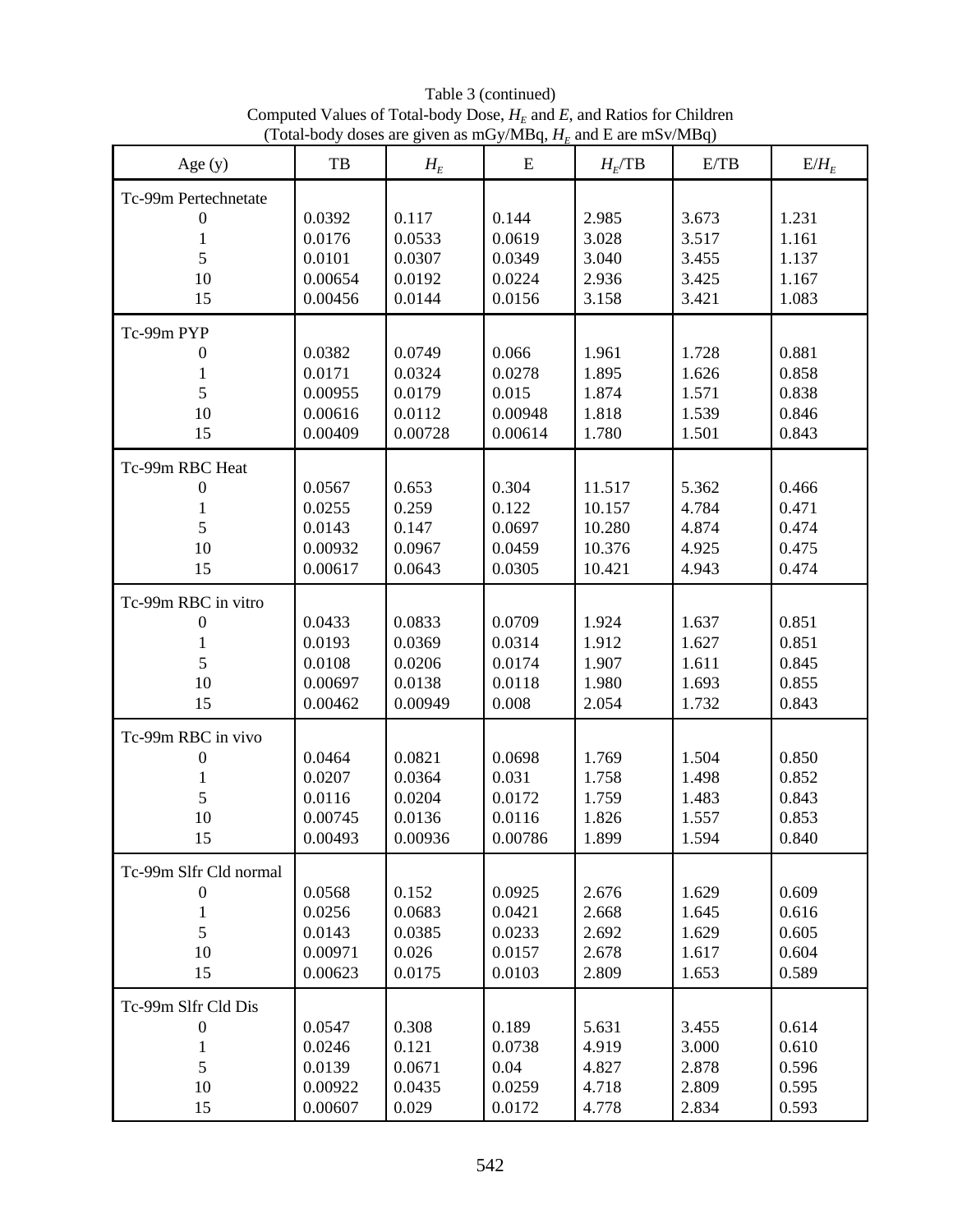| Age $(y)$                                                           | TB                                                       | $H_E$                                                    | ${\bf E}$                                                | $H_F$ TB                                   | E/TB                                       | $E/H_F$                                   |
|---------------------------------------------------------------------|----------------------------------------------------------|----------------------------------------------------------|----------------------------------------------------------|--------------------------------------------|--------------------------------------------|-------------------------------------------|
| Tc-99m Slfr Cld oral<br>$\boldsymbol{0}$<br>1<br>5<br>10<br>15      | 0.0223<br>0.0125<br>0.0115<br>0.00802<br>0.00533         | 0.197<br>0.0981<br>0.0773<br>0.0504<br>0.0319            | 0.225<br>0.118<br>0.0804<br>0.049<br>0.0313              | 8.834<br>7.848<br>6.722<br>6.284<br>5.985  | 10.090<br>9.440<br>6.991<br>6.110<br>5.872 | 1.142<br>1.203<br>1.040<br>0.972<br>0.981 |
| Tc-99m WBC<br>0<br>$\mathbf{1}$<br>5<br>10<br>15                    | 0.0536<br>0.0242<br>0.0137<br>0.0091<br>0.00604          | 0.296<br>0.113<br>0.0616<br>0.0396<br>0.0263             | 0.198<br>0.0741<br>0.0391<br>0.0248<br>0.0165            | 5.522<br>4.669<br>4.496<br>4.352<br>4.354  | 3.694<br>3.062<br>2.854<br>2.725<br>2.732  | 0.669<br>0.656<br>0.635<br>0.626<br>0.627 |
| Tl-201 Chloride<br>$\boldsymbol{0}$<br>1<br>5<br>10<br>15           | 0.795<br>0.33<br>0.175<br>0.11<br>0.0684                 | 4.03<br>2.28<br>1.5<br>1.16<br>0.293                     | 3.65<br>2.08<br>1.34<br>1.01<br>0.264                    | 5.069<br>6.909<br>8.571<br>10.545<br>4.284 | 4.591<br>6.303<br>7.657<br>9.182<br>3.860  | 0.906<br>0.912<br>0.893<br>0.871<br>0.901 |
| Xe-133 Rt Hrt<br>$\boldsymbol{0}$<br>1<br>5<br>10<br>15             | 0.00236<br>8.98E-04<br>4.48E-04<br>2.71E-04<br>1.62E-04  | 0.0179<br>0.00661<br>3.32E-03<br>2.13E-03<br>1.46E-03    | 0.0177<br>0.00631<br>3.13E-03<br>2.01E-03<br>1.40E-03    | 7.585<br>7.361<br>7.411<br>7.860<br>9.012  | 7.500<br>7.027<br>6.987<br>7.417<br>8.642  | 0.989<br>0.955<br>0.943<br>0.944<br>0.959 |
| Xe-133 brthld<br>$\boldsymbol{0}$<br>$\mathbf{1}$<br>5<br>10<br>15  | 2.09E-03<br>7.90E-04<br>3.94E-04<br>2.38E-04<br>1.41E-04 | 3.57E-03<br>1.32E-03<br>6.55E-04<br>4.09E-04<br>2.65E-04 | 3.66E-03<br>1.35E-03<br>6.71E-04<br>4.19E-04<br>2.73E-04 | 1.708<br>1.671<br>1.662<br>1.718<br>1.879  | 1.751<br>1.709<br>1.703<br>1.761<br>1.936  | 1.025<br>1.023<br>1.024<br>1.024<br>1.030 |
| Xe-133 5 min rebreathing<br>$\theta$<br>1<br>5<br>10<br>15          | 1.31E-02<br>4.97E-03<br>2.48E-03<br>1.49E-03<br>8.86E-04 | 1.41E-02<br>5.31E-03<br>2.65E-03<br>1.61E-03<br>9.88E-04 | 1.41E-02<br>5.33E-03<br>2.65E-03<br>1.62E-03<br>8.86E-04 | 1.076<br>1.068<br>1.069<br>1.081<br>1.115  | 1.076<br>1.072<br>1.069<br>1.087<br>1.000  | 1.000<br>1.004<br>1.000<br>1.006<br>0.897 |
| Xe-133 10 min rebreathing<br>$\boldsymbol{0}$<br>1<br>5<br>10<br>15 | 0.0215<br>0.00816<br>0.00407<br>0.00245<br>0.00145       | 0.0217<br>0.00823<br>0.0041<br>0.00249<br>0.00151        | 0.0217<br>0.00822<br>0.00409<br>0.00249<br>0.00151       | 1.009<br>1.009<br>1.007<br>1.016<br>1.041  | 1.009<br>1.007<br>1.005<br>1.016<br>1.041  | 1.000<br>0.999<br>0.998<br>1.000<br>1.000 |

Table 3 (continued) Computed Values of Total-body Dose,  $H_E$  and *E*, and Ratios for Children (Total-body doses are given as mGy/MBq,  $H_E$  and E are mSv/MBq)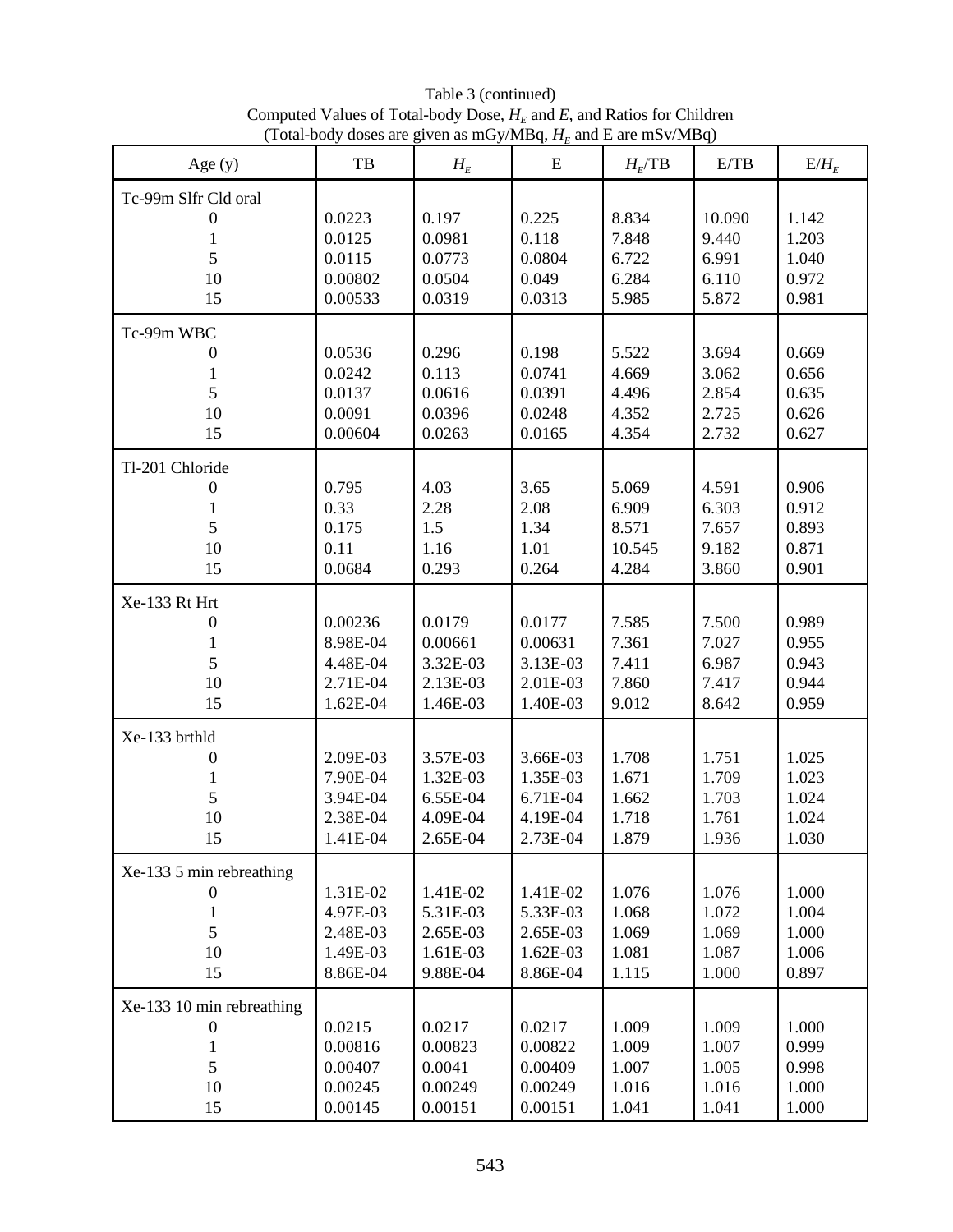| Age $(y)$                 | TB       | $\cdots$ as $\cdots$ , $\cdots$ , $\cdots$<br>$H_E$ | E        | $H_{\rm E}TB$ | E/TB  | $E/H_E$ |
|---------------------------|----------|-----------------------------------------------------|----------|---------------|-------|---------|
| Xe-127 brthld             |          |                                                     |          |               |       |         |
| 0                         | 1.28E-03 | 1.76E-03                                            | 1.77E-03 | 1.375         | 1.383 | 1.006   |
|                           | 5.55E-04 | 7.58E-04                                            | 7.54E-04 | 1.366         | 1.359 | 0.995   |
| 5                         | 3.02E-04 | 4.13E-04                                            | 4.12E-04 | 1.368         | 1.364 | 0.998   |
| 10                        | 1.93E-04 | 2.71E-04                                            | 2.70E-04 | 1.404         | 1.399 | 0.996   |
| 15                        | 1.25E-04 | 1.84E-04                                            | 1.83E-04 | 1.472         | 1.464 | 0.995   |
| $Xe-1275$ min rebreathing |          |                                                     |          |               |       |         |
|                           | 8.22E-03 | 8.99E-03                                            | 8.98E-03 | 1.094         | 1.092 | 0.999   |
|                           | 3.56E-03 | 3.97E-03                                            | 3.95E-03 | 1.115         | 1.110 | 0.995   |
| 5                         | 1.94E-03 | 2.18E-03                                            | 2.18E-03 | 1.124         | 1.124 | 1.000   |
| 10                        | 1.24E-03 | 1.42E-03                                            | 1.42E-03 | 1.145         | 1.145 | 1.000   |
| 15                        | 7.99E-04 | 9.47E-04                                            | 9.45E-04 | 1.185         | 1.183 | 0.998   |
| Xe-127 10 min rebreathing |          |                                                     |          |               |       |         |
| 0                         | 0.0132   | 0.0141                                              | 0.014    | 1.068         | 1.061 | 0.993   |
|                           | 5.71E-03 | 6.23E-03                                            | 6.20E-03 | 1.091         | 1.086 | 0.995   |
| 5                         | 3.12E-03 | 3.43E-03                                            | 3.42E-03 | 1.099         | 1.096 | 0.997   |
| 10                        | 1.99E-03 | 2.23E-03                                            | 2.23E-03 | 1.121         | 1.121 | 1.000   |
| 15                        | 1.28E-03 | 1.49E-03                                            | 1.48E-03 | 1.164         | 1.156 | 0.993   |

Table 3 (continued) Computed Values of Total-body Dose,  $H_E$  and *E*, and Ratios for Children (Total-body doses are given as mGy/MBq,  $H<sub>F</sub>$  and E are mSv/MBq)

Table 4 Ratios of MIRDOSE 3.1 to ICRP 53 Values of *HE* 

| Phantom                                                         | <b>MIRDOSE/ICRP</b>                                                                     |
|-----------------------------------------------------------------|-----------------------------------------------------------------------------------------|
| 1-year-old<br>5-year-old<br>10-year-old<br>15-year-old<br>Adult | $0.89 + -0.27$<br>$0.92 + -0.18$<br>$0.92 + -0.16$<br>$1.01 + -0.20$<br>$1.00 + - 0.20$ |
| Mean                                                            | $0.95 + -0.05$                                                                          |

## **DISCUSSION**

As reported by Johansson et al. (6), the average ratio of  $E$  to  $H_E$  for adults is about 0.8, with a relatively narrow spread from 0.48 to 1.77. The ratio of *E* to total-body dose in adults, however, ranges from 1.1 to almost 100. All ratios greater than 10 occur for the iodines; the values for Tc-99m agents fall between 1.4 and 6.9; it is of interest to note that Tc-99m and the iodines are the most widely used radiopharmaceuticals. In children, the ratio of  $E$  to  $H_E$  was 0.92, with a standard deviation of 0.32. The ratio of E to total-body dose varied from 1.0 to 166. Again, the largest ratios were observed in the iodine-labeled compounds.

Thus, a very different view of risk will be obtained by using the total-body dose versus either the value of  $E$  or  $H_E$  for a procedure. In view of the nonuniform distributions of most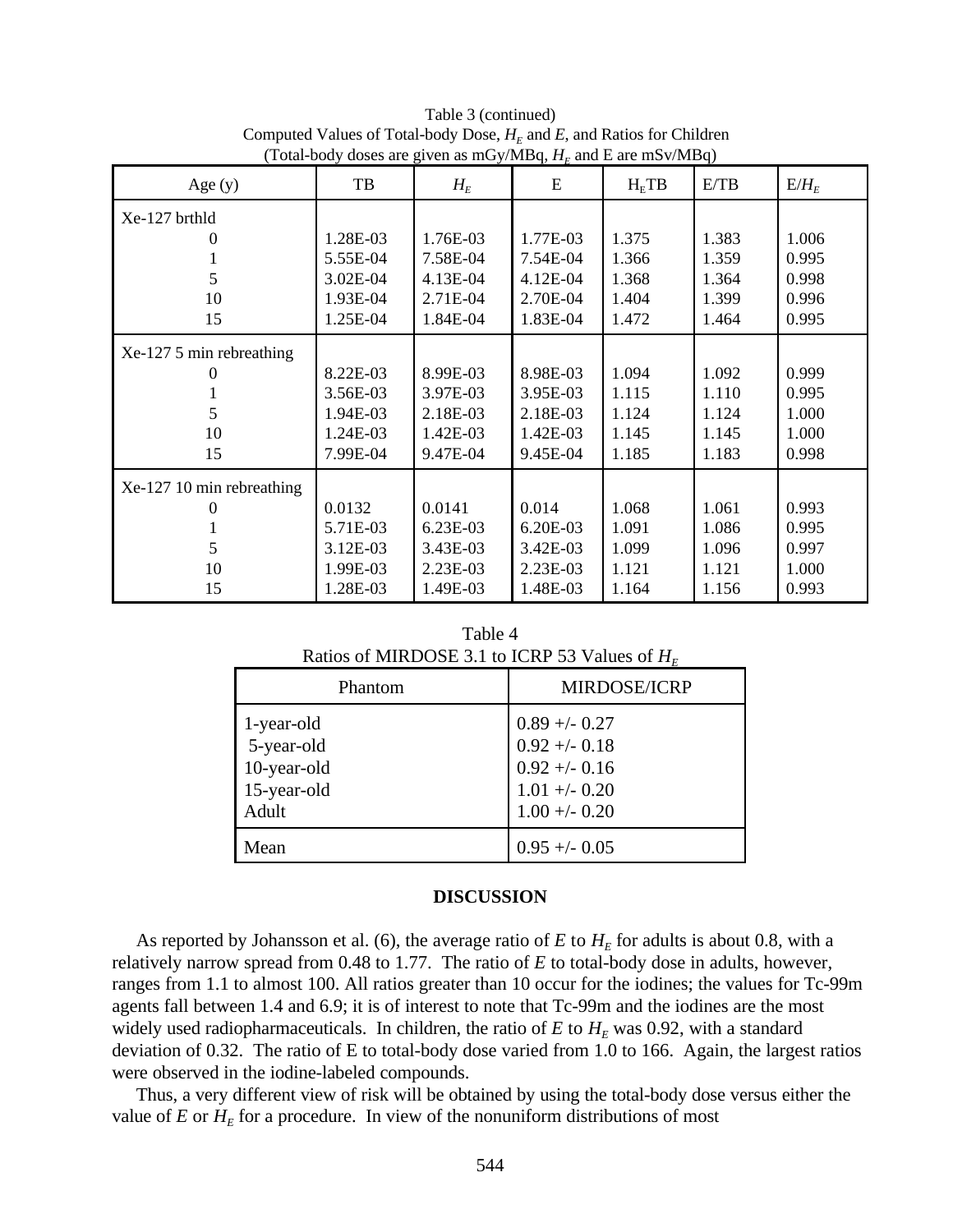radiopharmaceuticals, we believe the total-body dose is not a useful concept, and should be replaced by the effective dose. In those countries that have not as yet adopted the ICRP 60 (5) methodology, the effective dose equivalent should be used in the interim.

It is essential, however, to recognize the limitations on the use of these quantities. First, it is always important to study the actual organ doses. The calculation of  $E$  and  $H<sub>E</sub>$ , involving multiplying individual organ doses by risk weighting factors and adding up individual contributions into a single value, necessarily causes a loss of information about the doses to different organs. It is important to remember also that the  $E$  and  $H_F$  are theoretical quantities; no organ or system, including the total body, actually received the value calculated. A second limitation on the use of the  $E$  or  $H_E$  is that it must never be used in situations involving radiation therapy. The risk weighting factors relate only to the induction of cancer or hereditary disease, and do not give any information about organ radiosensitivity to deterministic effects. Thirdly, it should be remembered that the  $E$  and  $H<sub>E</sub>$  should always be applied to *populations*, never individuals. They have some usefulness in studying differences between procedures when used in large populations, or in estimating risks, but should not be used to calculate risks to individuals from specific procedures.

# **REFERENCES**

- 1. ICRP Publication 26, Recommendations of the International Commission on Radiological Protection Annals ICRP 1(3):1-53, 1977.
- 2. Poston JW. Application of the effective dose equivalent to nuclear medicine patients. J Nucl Med 34(4):714 1993.
- 3. ICRP Publication 52, Protection of the Patient in Nuclear Medicine, Annals ICRP 17 (4):1-37 1987.
- 4. ICRP Publication 53, Radiation Dose to Patients from Radiopharmaceuticals, Annals ICRP 18(1-4):1-377, 1987.
- 5. ICRP Publication 60, 1990 Recommendations of the International Commission on Radiological Protection, Annals ICRP 21 (1-3):1-201, 1991.
- 6. Johansson L, Mattsson S, Nosslin B and Leide S. Effective dose to the patient from radiopharmaceuticals calculated with the new ICRP tissue weighting factors. Proc. 5th Internat. Radiopharm. Dosimetry Symp., Oak Ridge, TN 1992.
- 7. Cristy M and Eckerman K. Specific Absorbed Fractions of Energy at Various Ages from Internal Photons Sources. ORNL/TM-8381 V1-V7. Oak Ridge National Laboratory, Oak Ridge, TN. 1987.
- 8. Stabin M, Watson E, Cristy M, Ryman J, Eckerman K, Davis J, Marshall D and Gehlen K. Mathematical Models and Specific Absorbed Fractions of Photon Energy in the Nonpregnant Adult Female and at the End of each Trimester of Pregnancy. ORNL Report ORNL/TM-12907, 1995.
- 9. Stabin M. MIRDOSE the personal computer software for use in internal dose assessment in nuclear medicine. J Nucl Med, 37:538-546, 1996.
- 10. Loevinger R, Budinger T and Watson E. MIRD Primer for Absorbed Dose Calculations, Society of Nuclear Medicine, 1988.
- 11. Stabin M, Stubbs J and Toohey R. Radiation Dose Estimates for Radiopharmaceuticals. NUREG/CR-6345, U.S. Nuclear Regulatory Commission, Washington, D.C. 1996.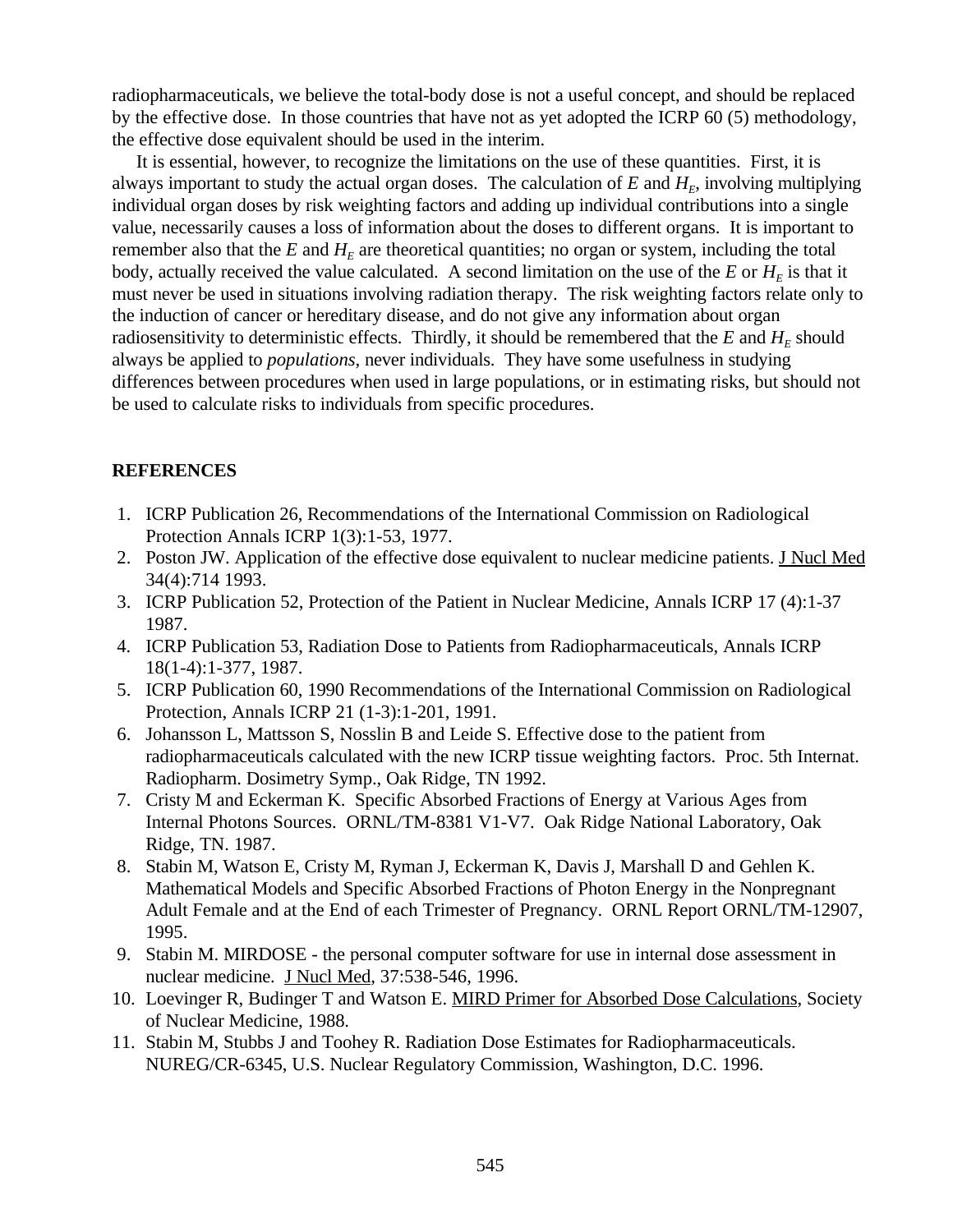# **QUESTIONS**

**Rao:** What is effective dose? It sounds as if it gives the effect, while it does not. Another point to be made is that when a somewhat higher dose is delivered to an organ with a radionuclide whose effective half-life is long compared to a short-lived radionuclide, it does not necessarily follow that the damage from the radionuclide with a long effective half-life is greater than that from the one with a short effective half-life, because of dose-rate effects.

**Toohey:** Effective dose is a construct developed by the ICRP to relate the risk of stochastic effects from highly nonuniform internal dose to those observed from more uniform, external whole-body radiation dose. The tissue weighting factors give the relative sensitivity of each organ or tissue to stochastic effects. Our position is that because the concept of effective dose takes into account the nonuniform irradiation of internal organs from any given radiopharmaceutical, as well as the sensitivity of each organ to stochastic effects, it is a more useful concept than "whole-body dose," which completely neglects the distribution of dose within the body. The ICRP does not take doserate effects into account in the definition of effective dose, so your point is well taken. However, because most radionuclides used in nuclear medicine have rather short physical half-lives, the issue of dose-rate effects may be less important in nuclear medicine than it is in occupational radiation.

**Mattsson:** When describing radiation risks to patients, I think we need modifying factors to the effective dose values, which perhaps are 2-3 for a group of pediatric patients and say 0.2 for a group of patients over 70 years. Would you like to comment on that?

**Toohey:** I agree with you completely. Because the effective dose concept was developed for occupational radiation protection, the tissue weighting factors do not include age-dependent factors. Unfortunately, no set of age-related correction factors to risk estimation has yet been developed and agreed upon by the radiation protection community.

**Fisher:** When using the effective dose equivalent or effective dose, we must keep in mind that the ICRP developed these concepts for application in occupational radiation protection, such as derivation of secondary limits. The radiation weighting factors are conservatively chosen upper values, not necessarily actual values of relative biological effectiveness for specific endpoints. This system provides a construct of long-term detriment for population groups; it should not be applied to estimate short-term biological effects in individuals, such as patients treated for cancer with high-dose radiopharmaceuticals.

**Toohey:** Of course; in addition to the radiation weighting factors, the tissue weighting factors also are only for stochastic effects, not deterministic.

**Rao:** A comment to Dr. Fisher: the  $\alpha$ -particle RBE values of 3-5 that you quoted are for deterministic effects, ie.g., cell killing. When you consider stochastic effects (e.g., chromosome aberrations), the RBE values reported for  $\alpha$ -particles are as high as 80. Therefore using a radiation weighting factor of 20 for  $\alpha$ -particles is not unreasonable when our interest is risk assessment.

**Akabani:** We have opened a Pandora's box. It is clear that the risk associated with a nuclear medicine procedure requires taking into consideration dose rate, age, and organ biokinetics, and must be based on radiation weighting factors for the specific-age population. The risk estimate must also